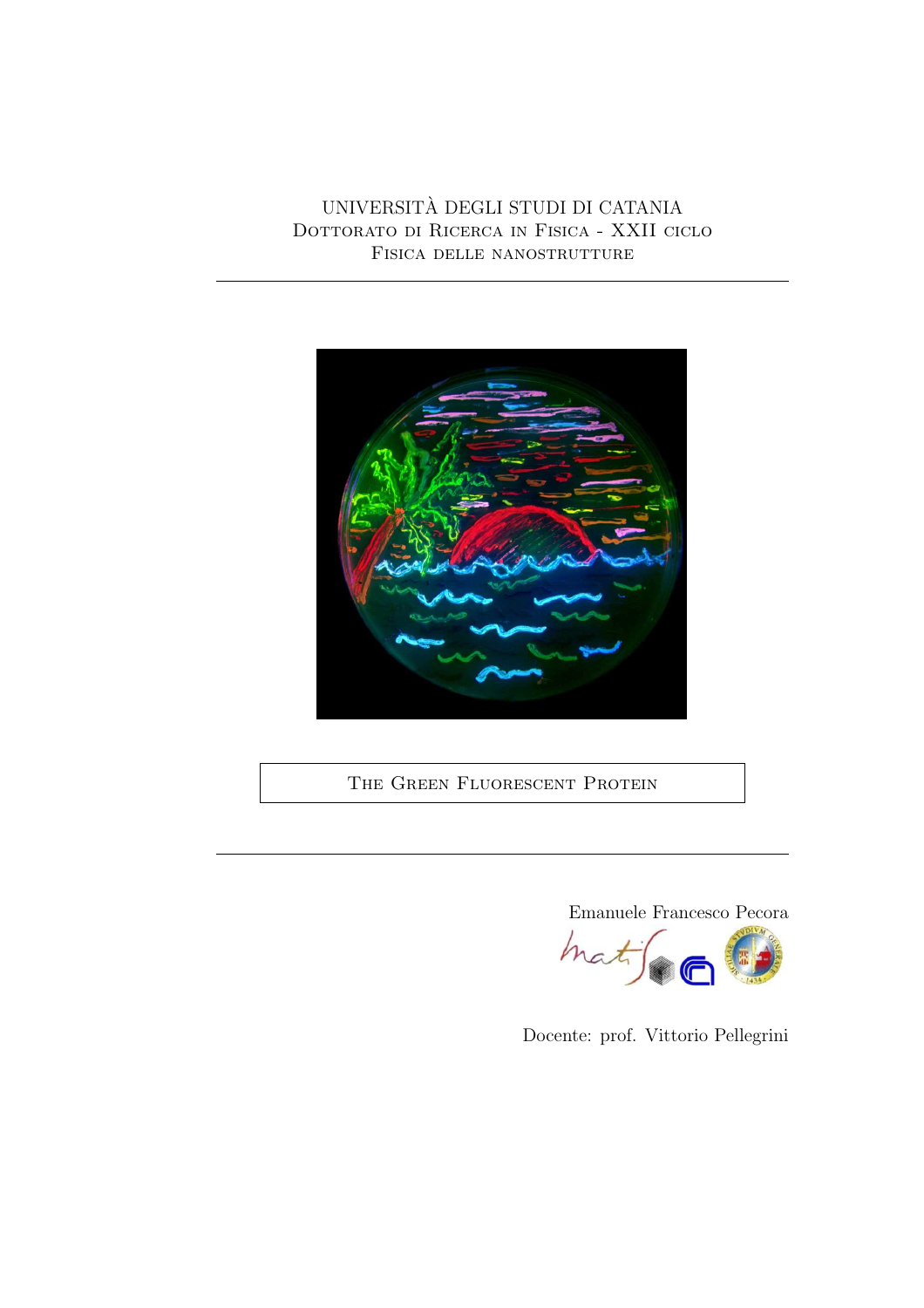# **Contents**

|            | 1 Nanostructures for biology                         | $\overline{2}$ |
|------------|------------------------------------------------------|----------------|
|            | 2 Glowing proteins - a guiding star for biochemistry | 3              |
|            | 3 Discovery and Major Milestones                     | $\overline{7}$ |
|            | 4 Molecular structure                                | 13             |
|            | 5 Absorbance and fluorescent properties              | 16             |
|            | 6 Photobleaching                                     | 19             |
|            | 7 Applications                                       | 24             |
| References |                                                      | $27\,$         |
|            | Figure contents                                      |                |

Cover: Sunset with green flash as viewed from a California lab. Artwork with bacteria expressing various colors of fluorescent protein. Further information on page 11, fig. 5.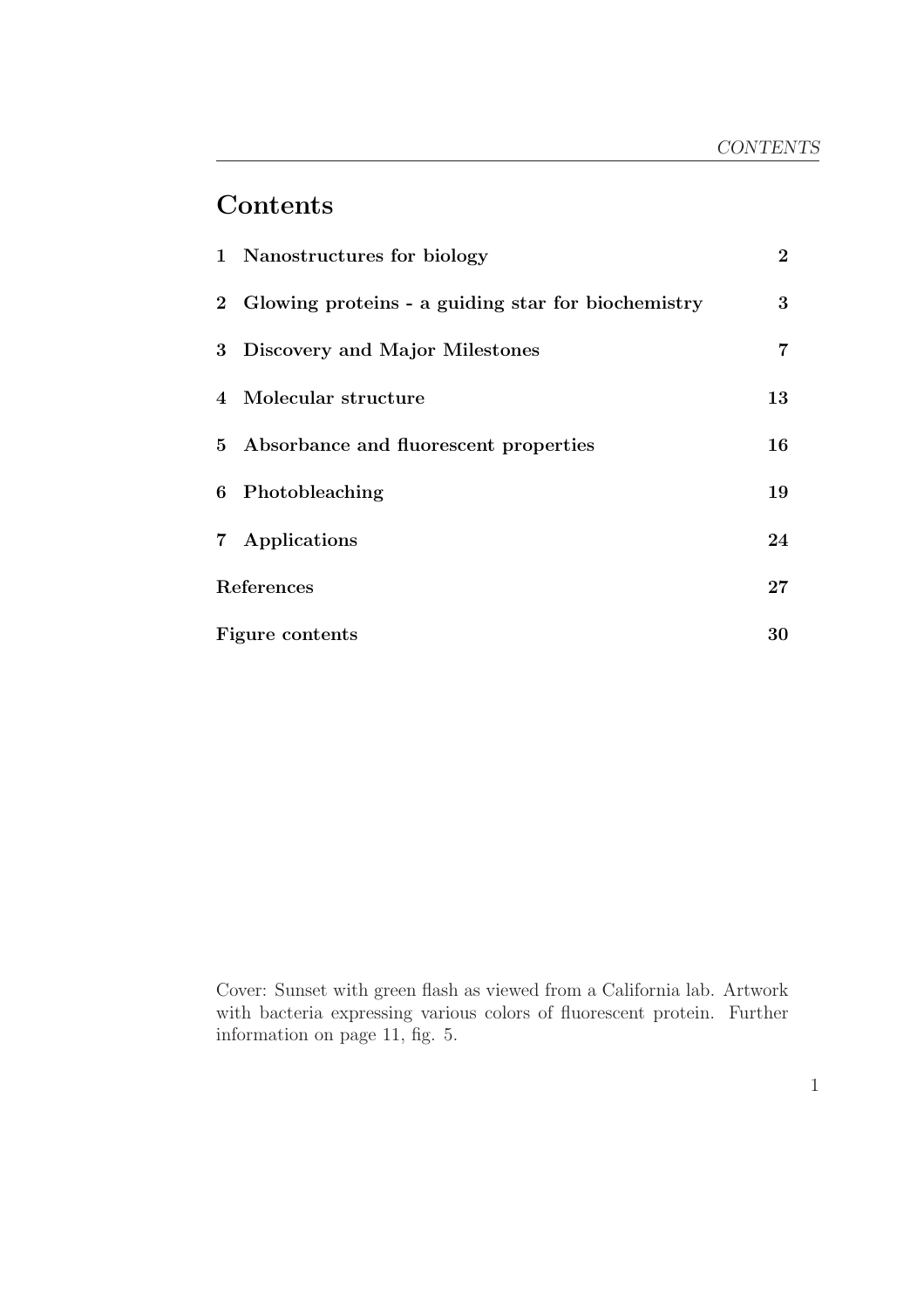## 1 Nanostructures for biology

The demand for smaller and smaller microelectronic chips is one of the driving force for the research in material sciences all over the world. The scaling down of the devices requires both theoretical and experimental tools to face the new phenomena occurring when the typical observed length scales are of the same order of magnitude of the typical length scales of that material. It is necessary to take into consideration the carrier mean free path (it determines if the transport properties are described with a ballistic or diffusive regime), the phase-breaking length (it determines the occurrence of interference phenomena) and the thermal De Broglie wavelength (it determines the quantization of the kinetic energy).

The first integrated transistor length was about ten centimeters in 1958; the Moore's law predicted a doubling of the number of components on a square inch of silicon every 18 months. Nowadays the channel length of the commercial devices is 40 nm. It allows the production of very performant devices. The comparison between the length of the devices and the length of the natural objects can help to estabilish new links between the inorganic and the organic world (see fig. 1). While the first transistor was comparable to an human hand, the actual dimensions of the devices are comparable to those of viruses or proteins. By continuing the scaling down, it is expected to reach the dimensions of DNA or of the atoms. So the biological and the nanostructures world are closer than one can image and very intriguing properties can be discovered by integrating biological samples in solid state research.

One of the topic still under investigation is the capability of some proteins to emit light under optical excitation, and the possibility to use them for in-vivo cellular imaging. Among them, the Green Fluorescent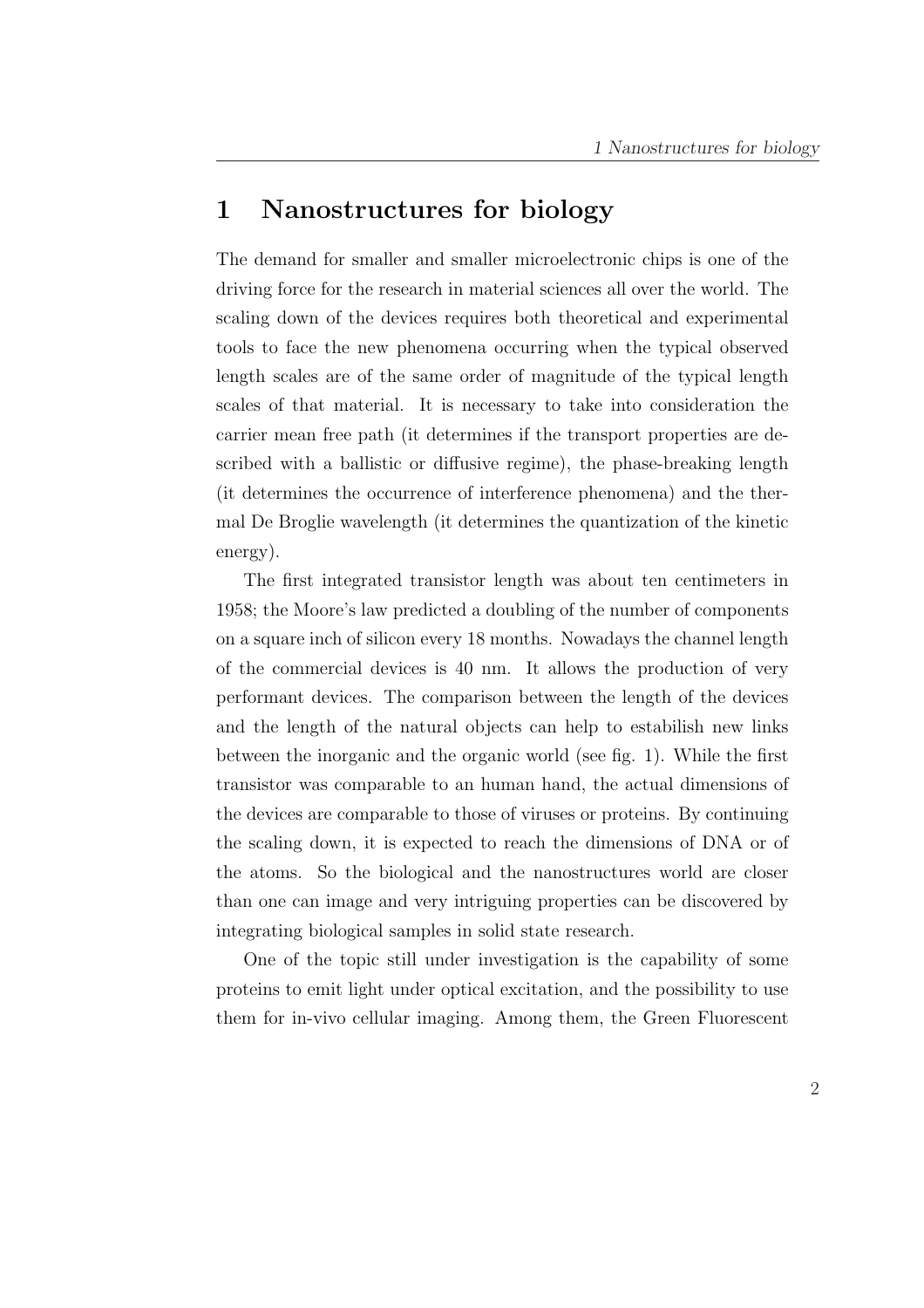

Figure 1: Comparison between the typical dimension of natural object and the dimension of the current silicon-based technology.

Protein GFP received great attention from the scientific community.

# 2 Glowing proteins - a guiding star for biochemistry

Martin Chalfie, Osamu Shimomura and Roger Y. Tsien (figure 2) were awarded the 2008 Nobel Prize in Chemistry on 8 October 2008 for the discovery and characterization of the green fluorescent protein GFP, for first expressing GFP in fluorescent form in important model organisms and for the development of GFP and its homologues to a universal set of genetic tags for protein localisation, protein movement and protein interactions in the cells of all types of organisms [1–3]. Herein I report an extract from the Presentation Speech by Professor Mans Ehrenberg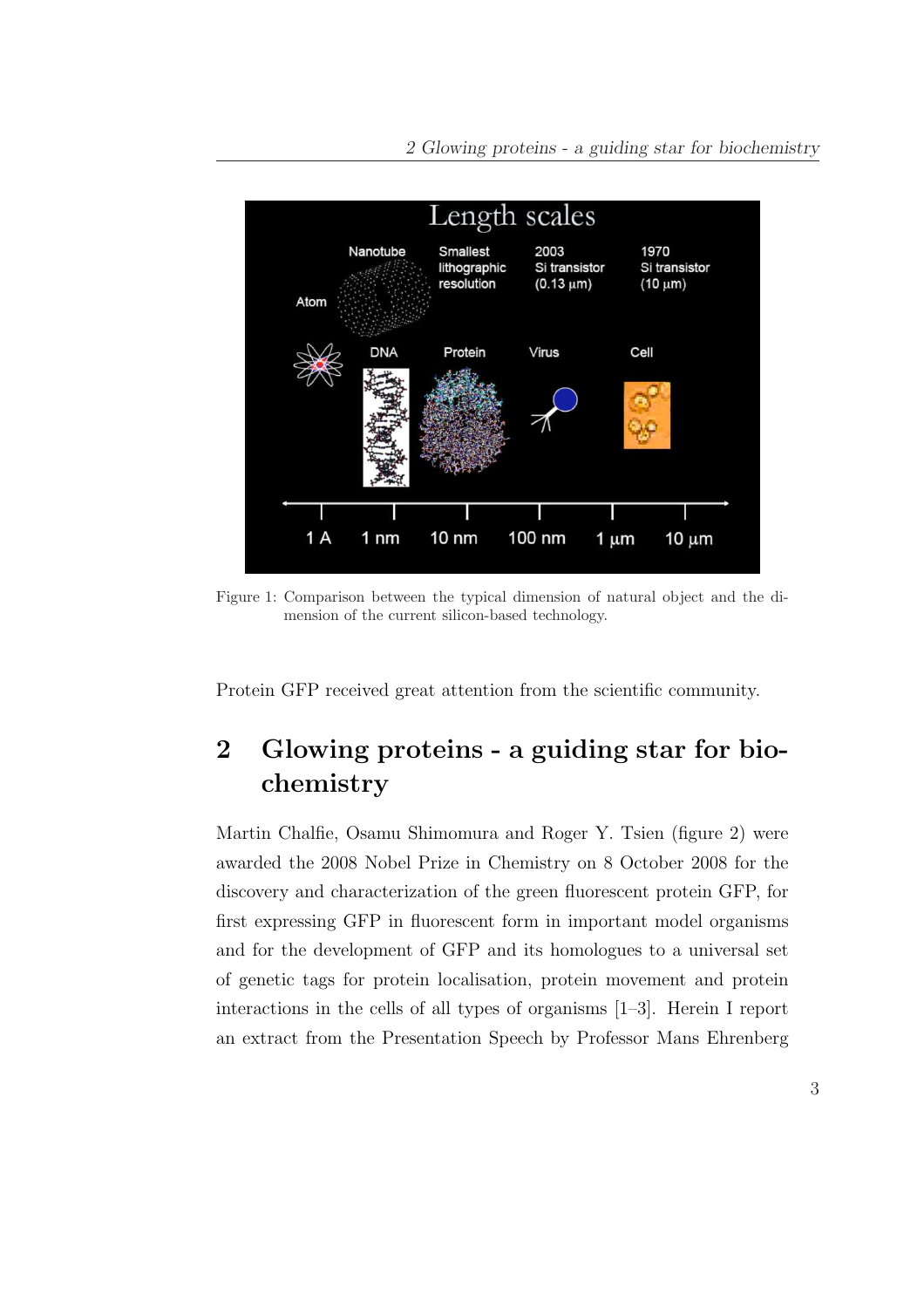

Figure 2: Left: Osamu Shimomura; centre: Martin Chalfie; right: Roger Y. Tsien. They were awarded the 2008 Nobel Prize in Chemistry for the discovery and development of the green fluorescent protein, GFP.

#### [4]:

[...] The discovery and development of the green fluorescent protein (GFP) have radically changed the scientific agenda. Improved variants of GFP and GFP-like proteins in synergy with high-resolution microscopes, computational techniques and powerful theoretical approaches are currently fuelling a scientific revolution focused on quantitative analyses of complex biological systems. The gradual appearance of a world of hitherto unseen structures and dynamic principles is now impacting virtually all aspects of biological, medical and pharmaceutical research.

The story of GFP has three acts: the discovery of GFP, the expression of fluorescing GFP in key model organisms and the development of GFP-like proteins into a universal set of genetic tags.

The first act began in Japan fifty years ago, when Osamu Shimomura studied the self-luminous small crustacean ostracod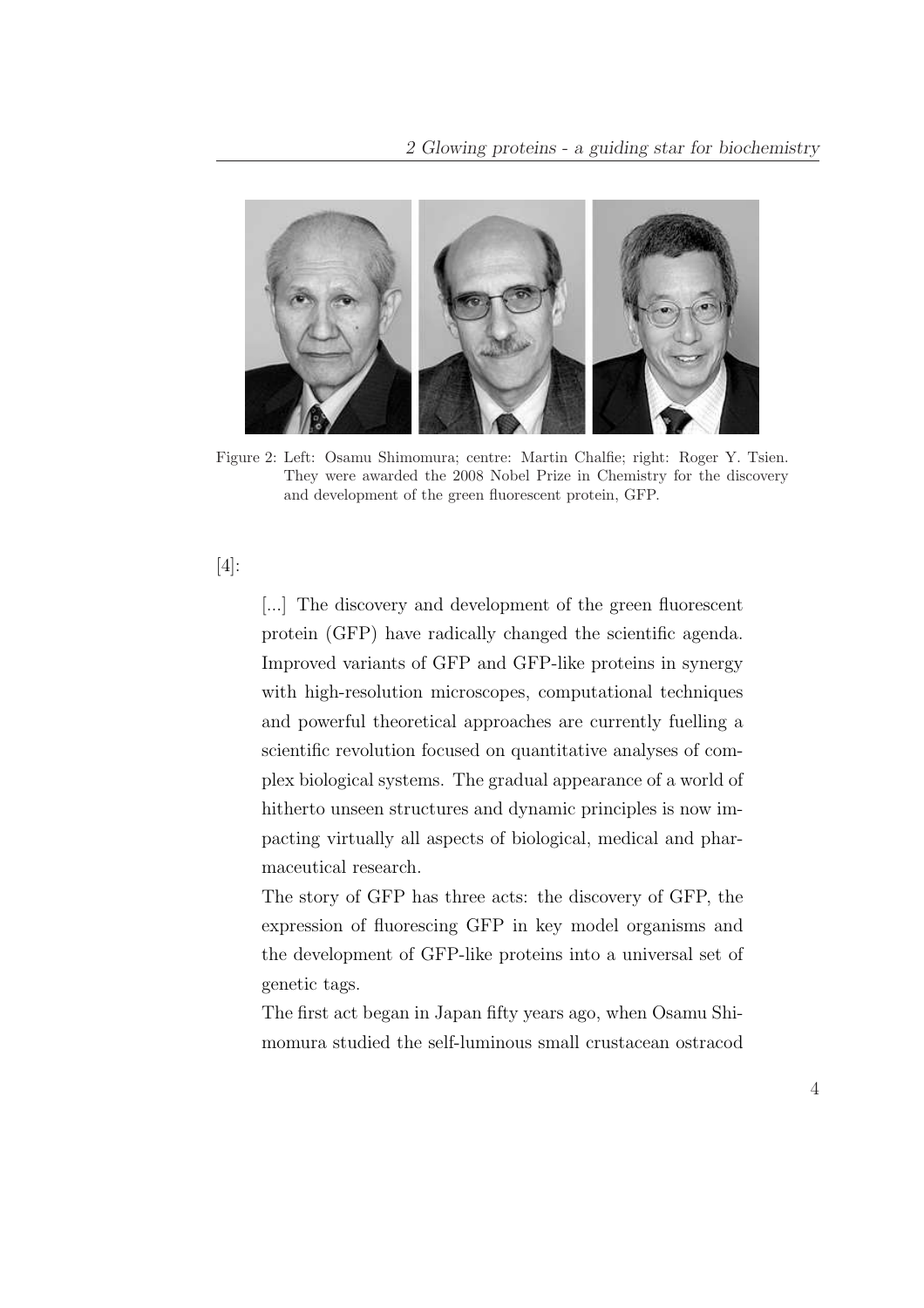Cypridina. His successful work brought him to the US, where he collaborated with Professor Frank Johnson in the study of the green self-luminescence of the jellyfish Aequorea victoria, peacefully swimming in the waters of the Pacific Ocean outside Friday Harbor, Washington State. In 1961 Shimomura made the surprising discovery that the protein aequorin, responsible for the self-luminescence of A. victoria, emits blue and not green light. Fortunately, he also discovered the green fluorescent protein now known as GFP, and was able to eventually explain that the green light from the jellyfish was due to electronic excitation of GFP by radiation-less transfer of blue self-luminescence from aequorin, followed by emission of green fluorescence from GFP. Thanks to Professor Shimomura's discovery, GFP with its remarkable optical properties was pulled out from its hiding place in the Pacific and made available for scientific scrutiny.

In the beginning of the second act, hardly anyone believed that expression of GFP in organisms other than A. victoria would lead to a fluorescent protein. It was generally assumed that formation of its chromophore would require enzymes specific to A. victoria, but there was one GFP believer named Martin Chalfie who had a different view. His research focused on the nervous system of the small roundworm Caenorhabditis elegans. He was filled with enthusiasm for the experiments that would become possible if only one could express fluorescent GFP in C. elegans. Using a GFP clone provided by researcher Douglas Prasher, he demonstrated in 1993 and 1994 that brightly fluorescent GFP was expressed in both E. coli and C. elegans. Professor Chalfie's results not only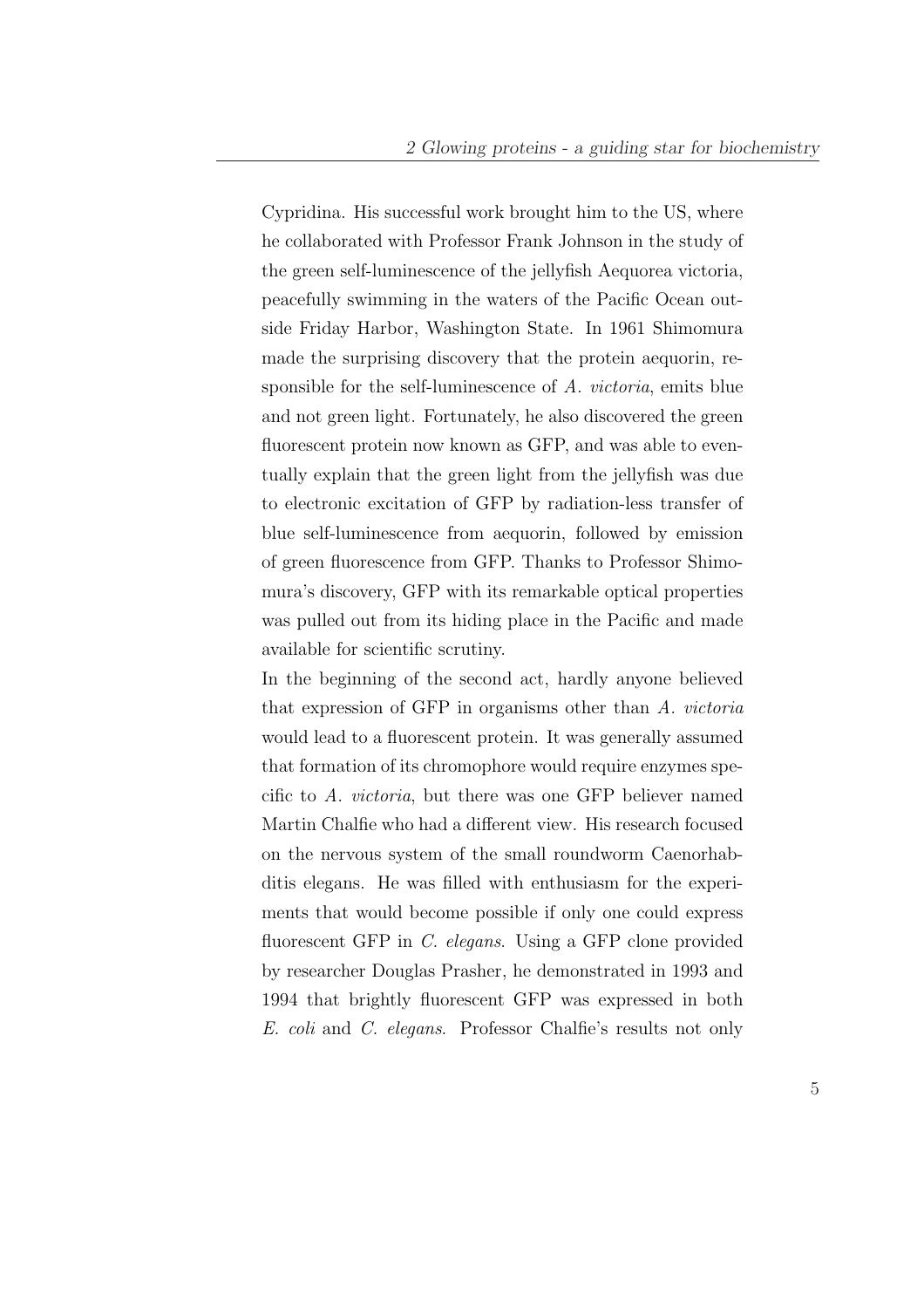showed the power of experiments over scientific prejudice but also made it clear to many that GFP was destined to become a universal genetic marker.

The third act of the GFP story began in 1994, when Roger Tsien explained how the chromophore of GFP can form spontaneously in the presence of oxygen and engineered a GFP variant with blue fluorescence, demonstrating that point mutations in the primary structure of GFP can modulate its fluorescence emission spectrum. Since then, Tsien has provided many engineered variants of GFP. They fluoresce throughout the whole visible spectrum, have enhanced photostability and brightness as well as greatly reduced time for their chromophore to mature into its fluorescent state after protein folding. GFP has revolutionised the biological sciences, thanks to the creative engineering of continuously improved forms of GFP and GFP-like proteins carried out by Professor Tsien.

The decision to award people working in this topic helps us to evaluate the enormous impact on the scientific community of the studies about the GFP. Moreover, the number of papers published in the last years on this topics (see figure 3) has quickly increased up to about 3,500 thus indicating the growing interest of the scientists on the properties of this protein. In just three years, the GFP from the jellyfish Aequorea victoria has vaulted from obscurity to become one of the most widely studied and exploited proteins in biochemistry and cell biology [5, 6].

GFP amazing ability to generate an highly visible, efficiently emitting internal fluorophore is both intrinsically fascinating and tremendously valuable. High-resolution crystal structures of GFP offer unprecedented opportunities to understand and manipulate the relation between protein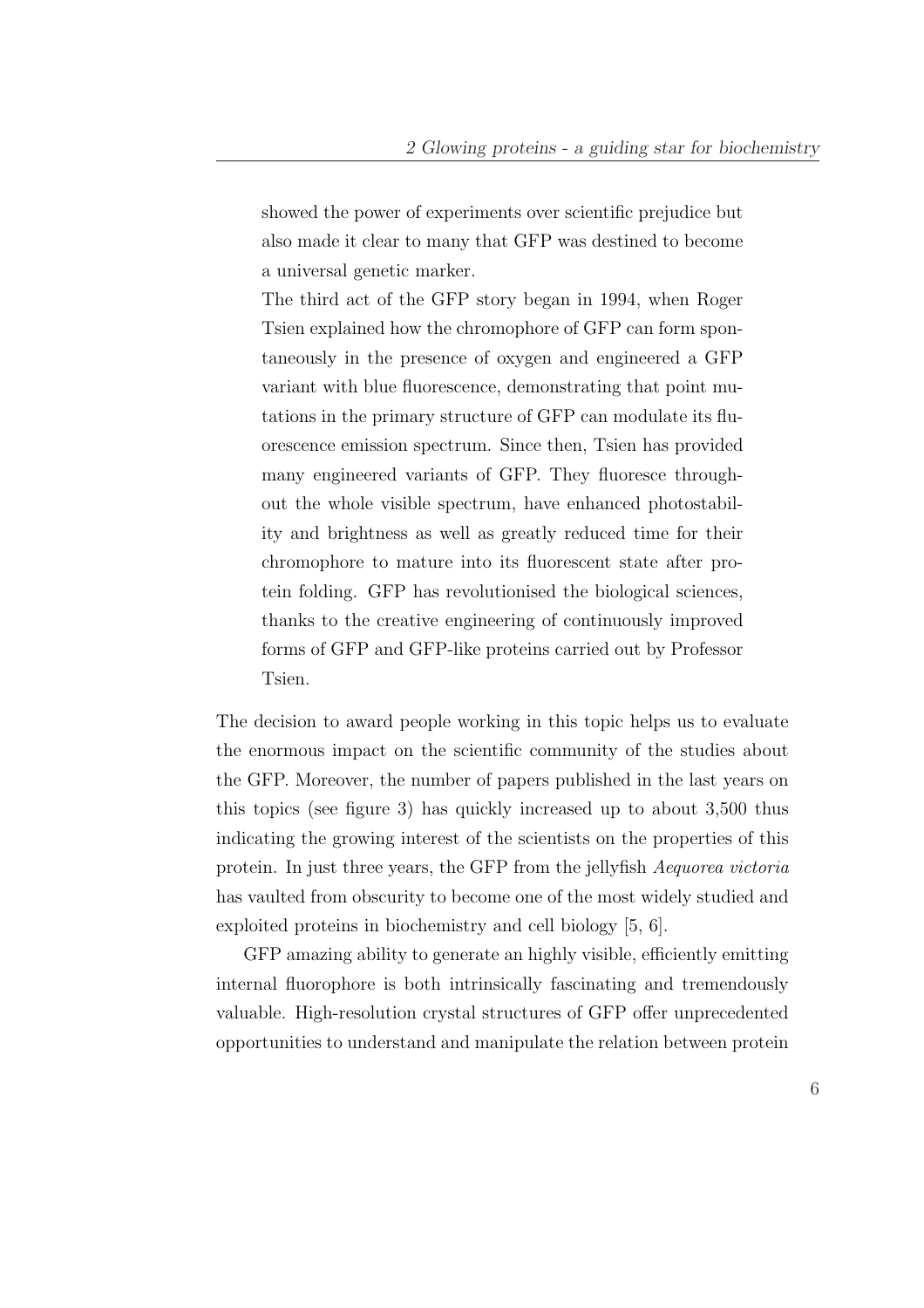

Figure 3: Number of scientific papers published about the GFP as a function of the year.

structure and spectroscopic function. GFP has become well established as a marker of gene expression and protein targeting in intact cells and organisms. Mutagenesis and engineering of GFP into chimeric proteins are opening new vistas in physiological indicators, biosensors, and photochemical memories [7].

## 3 Discovery and Major Milestones

Bioluminescence was written about as early as the first century AD by Pliny the Elder, who noticed the bright light eminating from some jellyfish. The presence of a fluorescent component in the bioluminescent organs of Aequorea victoria jellyfish (phylum Cnidaria, class Hydrozoa) was noted by Davenport and Nicol in 1955 [8], but it was Osamu Shimomura who was the first to realize that this fluorophore was actually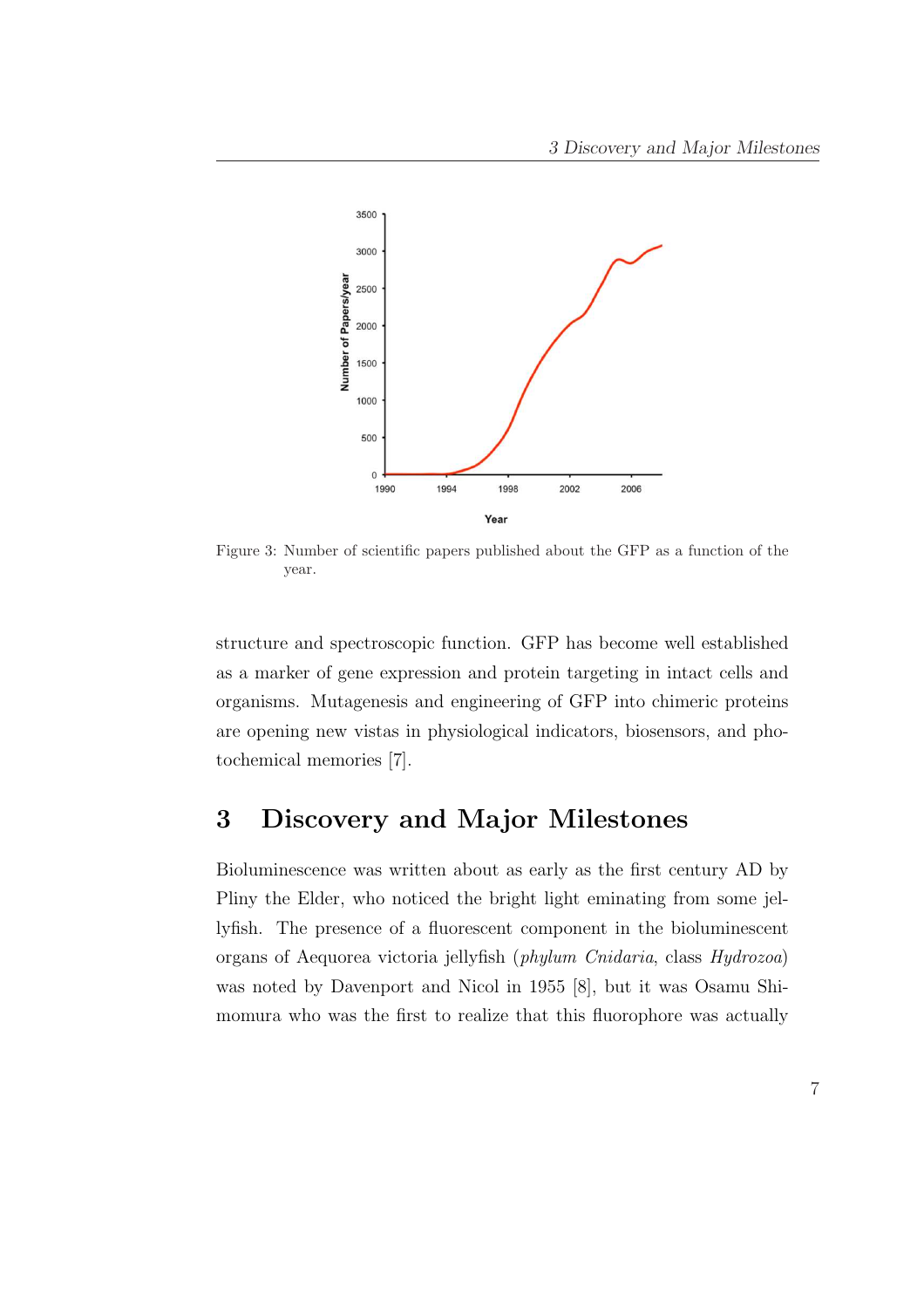a protein [9]. In a footnote to his paper describing the isolation of the bioluminescent protein aequorin from Aequorea, Shimomura wrote:

A protein giving solutions that look slightly greenish in sunlight though only yellowish under tungsten lights, and exhibiting a very bright, greenish fluorescence in the ultraviolet of a Mineralite [a handheld ultraviolet lamp], has also been isolated from squeezates.

Squeezate refers to the solution that resulted from the squeezing of the excised bioluminescent tissues of the jellyfish through a cotton bag. This description of the appearance of GFP solutions is still accurate. Soon after, Shimomura reported the fluorescence emission spectrum of this protein, which peaked at 508 nm [10]. They noted that the green bioluminescence of living Aequorea tissue also peaked near this wavelength, whereas the chemiluminescence of pure aequorin was blue and peaked near 470 nm, which was close to one of the excitation peaks of GFP. Therefore the GFP converted the blue emission of aequorin to the green glow of the intact cells and animals. In 1971 Morin & Hastings [11] found the same color shift in the related coelenterates Obelia (a hydroid) and Renilla (a sea pansy) and were the first to suggest radiation-less energy transfer as the mechanism for exciting coelenterate GFPs in vivo. The nature of the chromophore itself remained a mystery until 1979 when Shimomura correctly determined the chemical structure of the chromophore [12]. Achieving this breakthrough necessitated the laborious harvest of 100 mg of the naturally occurring green fluorescent protein from Aequorea.

However, the GFP utility as a tool for molecular biologists did not begin to be realized until 1992 when Douglas Prasher reported the cloning and nucleotide sequence of wtGFP [13]. The funding for this project had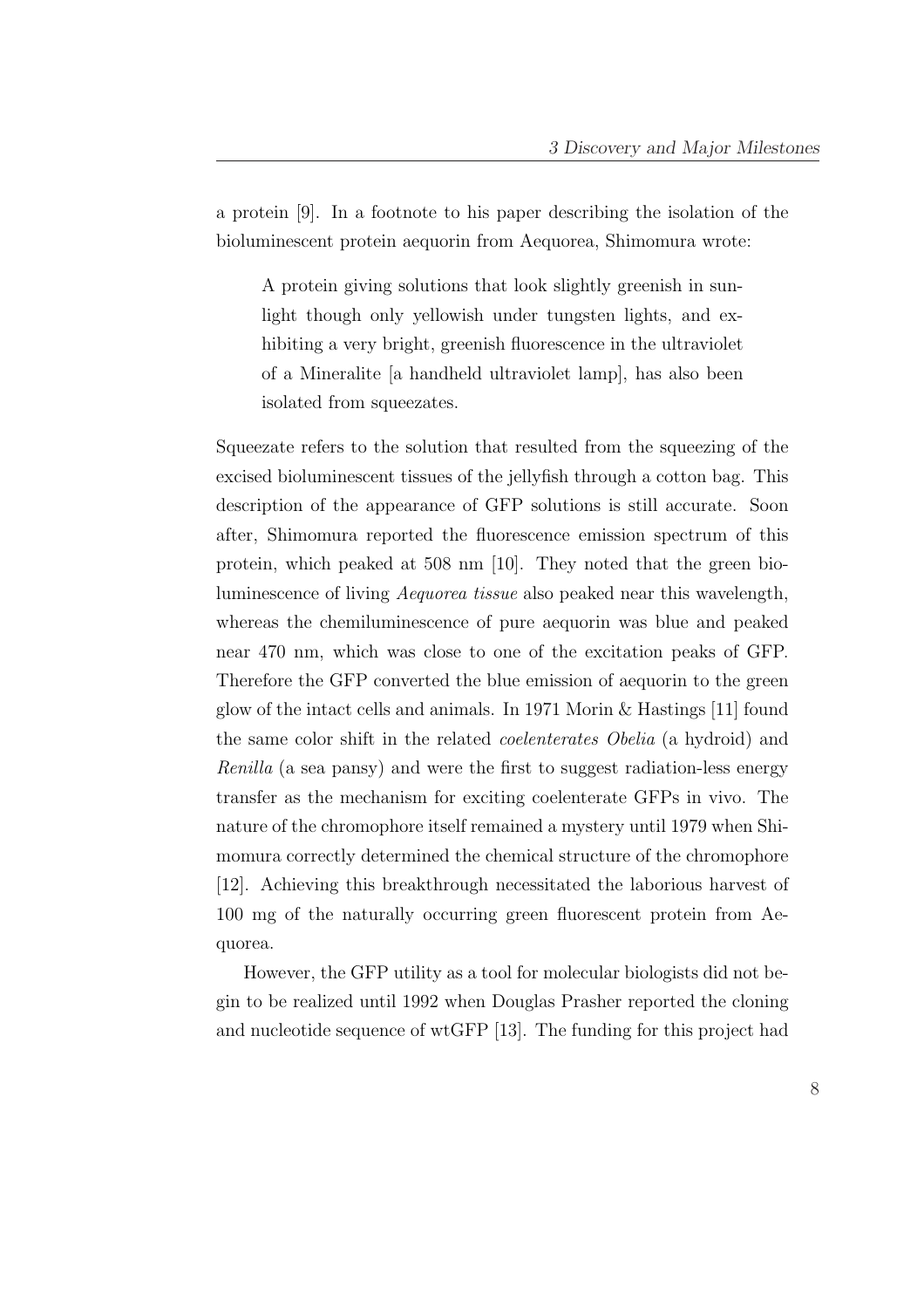run out, so Prasher sent cDNA samples to several labs. The lab of Martin Chalfie expressed the coding sequence of wtGFP, with the first few amino acids deleted, in heterologous cells of E. coli and C. elegans, publishing the results in Science in 1994 [14] (see figure 4). Remarkably, the



Figure 4: Cover of the volume 263, issue 5148 of the journal Science dedicated to the paper of M. Chalfie et al. entitled Green fluorescent protein as a marker for gene expression [14]

GFP molecule folded and was fluorescent at room temperature, without the need for exogenous cofactors specific to the jellyfish. This is the first dramatic demonstrations that the gene was self-sufficient to undergo the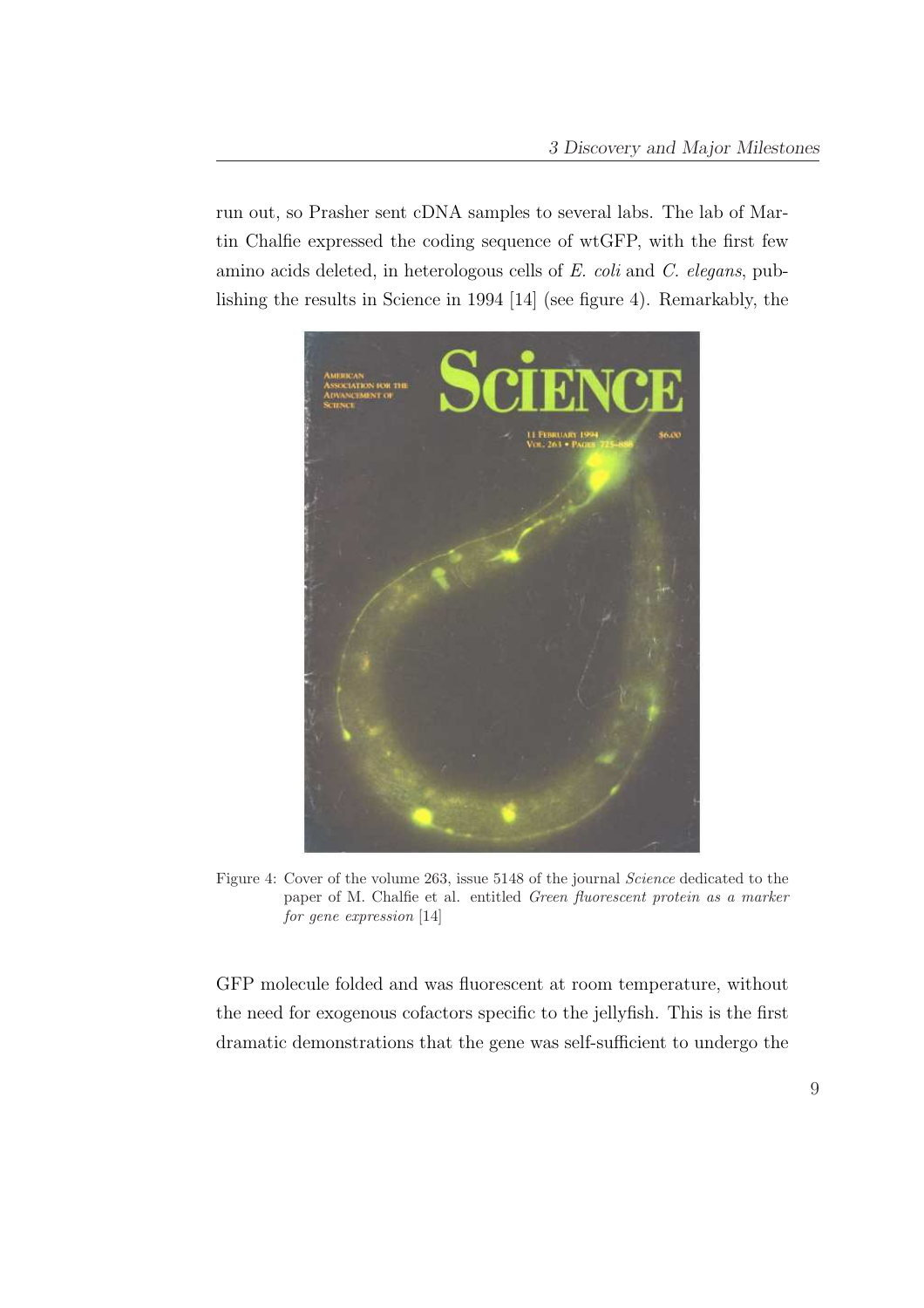post-translational modifications necessary for chromophore formation. It is the so called "first GFP revolution" because it is demonstrated that GFP chromophore formation does not require host factors. The biological research community, armed with the arsenal of powerful molecular biology techniques developed during the preceding two decades, was quick to recognize the unique utility of a genetically-encoded fluorophore as a marker of gene expression and protein localization. Accordingly, by November 1995 there were at least 36 additional examples of applications of recombinant Aequorea GFP and in the decade that followed the number of publications per year with GFP or fluorescent protein as a keyword rose at a rate of 500-600 publications per year per year. In hindsight, the cloning of the gene and the first demonstrations of recombinant expression in non-jellyfish organisms marks a clearly discernible turning point in the history of fluorescent protein research.

The growing popularity of *Aequorea* GFP, and the demand for additional variants that fluoresced at wavelengths other than green, prompted researchers to begin the search for homologues in other marine organisms. This effort came to fruition in late 1999 when a team of researchers from the Russian Academy of Science reported that reef Anthozoa contain fluorescent proteins with hues ranging from cyan to red [15]. As an example, in figure 5 a close-up of the adult red-cyan morph of the stony coral and an artwork with bacteria expressing various colors of fluorescent protein are shown. The inspiration behind this breakthrough discovery is credited to the evolutionary biologist Yulii A. Labas who had prompted Mikhail V. Matz, then a graduate student in the lab of Sergey A. Lukyanov, to attempt to clone Aequorea GFP homologues from the brightly colored tentacle tips of a sea anemone and several other Anthozoan organisms. A red fluorescent protein (commonly known as DsRed) from Discosoma sp. mushroom anemone served as the focal point of much of the initial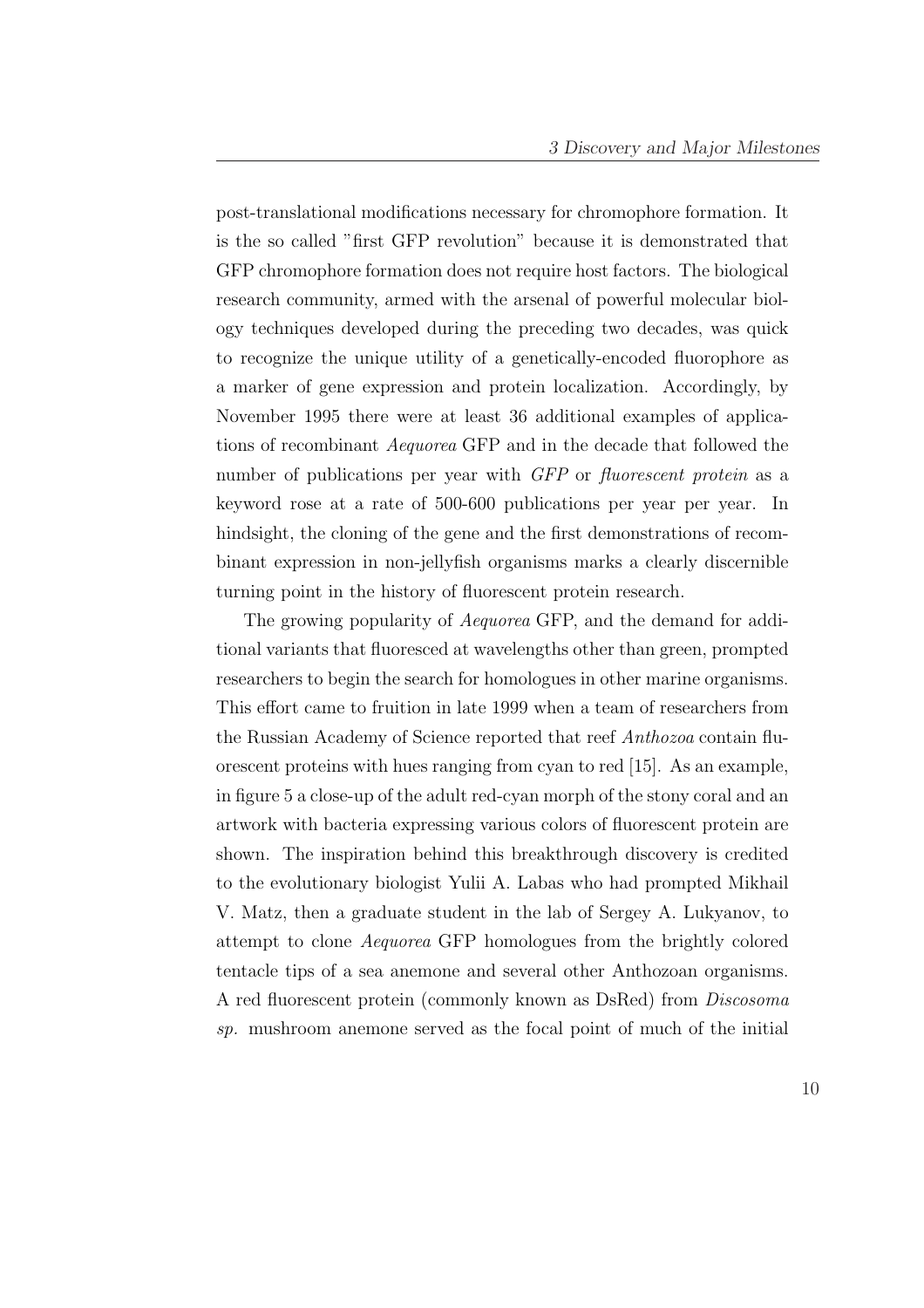

Figure 5: Left: A close-up of the adult red-cyan morph of the stony coral Acropora millepora. The red fluorescence is attributable to  $amilRFP$  and the cyan fluorescence is attributable to amilCFP. Right: Sunset with green flash as viewed from a California lab. Artwork with bacteria expressing various colors of fluorescent protein.

excitement and just one year after the initial report, papers describing its chromophore structure, obligate tetrameric structure, and x-ray crystal structure began to appear in the literature. Figure 6 shows the fluorescence excitation and emission spectra of wild-type Aequorea GFP and of mutant the DsRed. These reports revealed that Discosoma red fluorescent protein was very similar to Aequorea green fluorescent protein in terms of its overall fold and chromophore-formation chemistry. The key difference between the red and green proteins is that Discosoma red fluorescent protein undergoes an additional fourth step in the chromophore maturation pathway [16].

It is now generally understood that many of the bright and varied colors of reef coral are due to fluorescent proteins and their nonfluorescent homologues. Indeed, 4-years prior to the groundbreaking paper from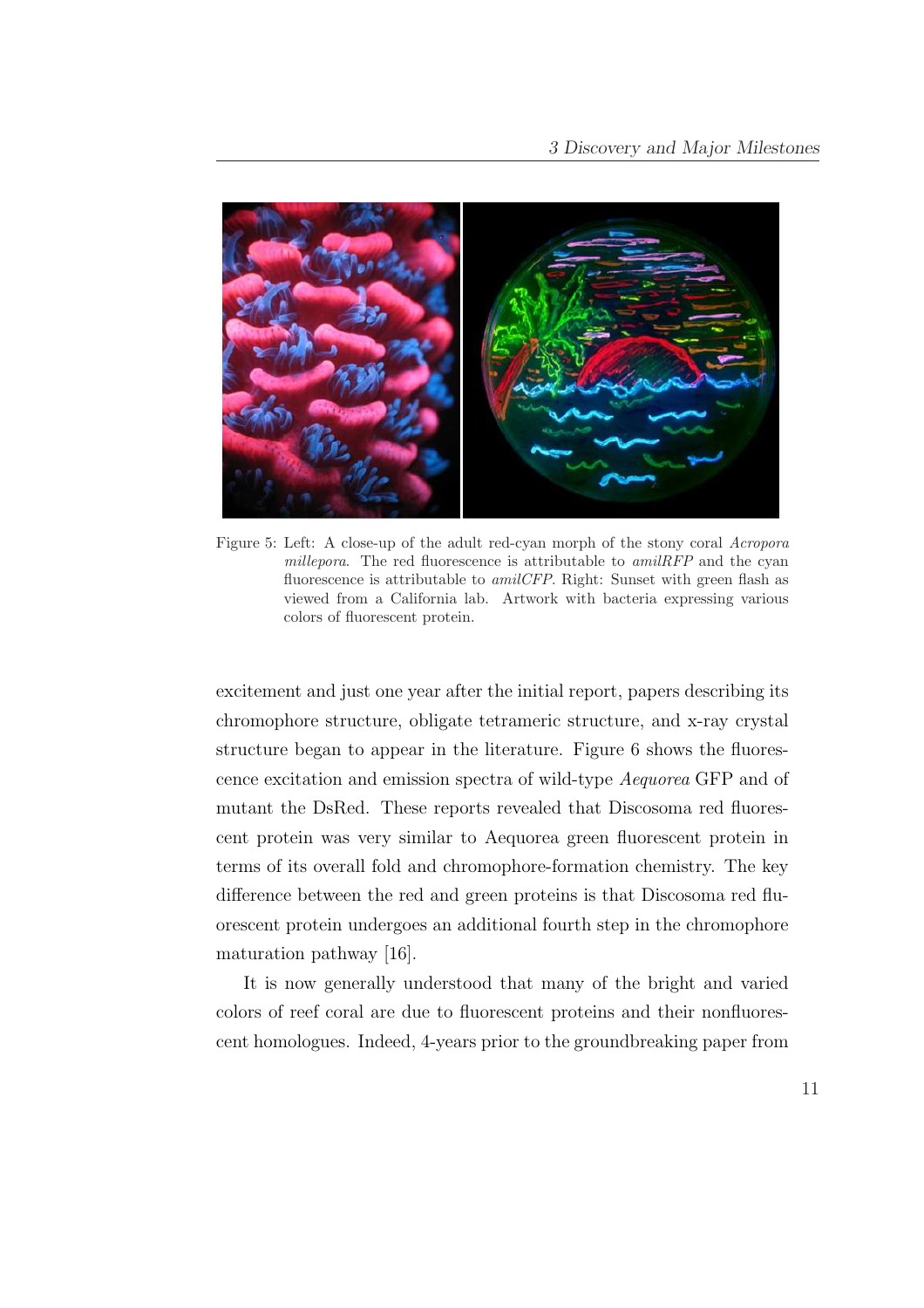

Figure 6: Top: Fluorescence excitation and emission spectra of wild-type *Aequorea* GFP. Bottom: Fluorescence excitation and emission spectra of the DsRed. Note that the excitation spectrum of RSGFP4 is red-shifted almost 100 nm relative to wild-type GFP.

Lukyanov, the pink pigment of the Anthozoan coral Pocillopora damicornis had been isolated and shown to be a proteinaceous pigment, as opposed to a non-protein pigment, which the authors dubbed pocilloporin. The authors did not, at that time, recognize that the protein was indeed a member of the GFP-like superfamily. This revelation was reported sometime after the Lukyanov paper, when the gene encoding pocilloporin was sequenced and shown to encode a protein with 19.6% identity with Aequorea green fluorescent protein. It is now apparent that, in terms of extinction coefficient and quantum yield, naturally occurring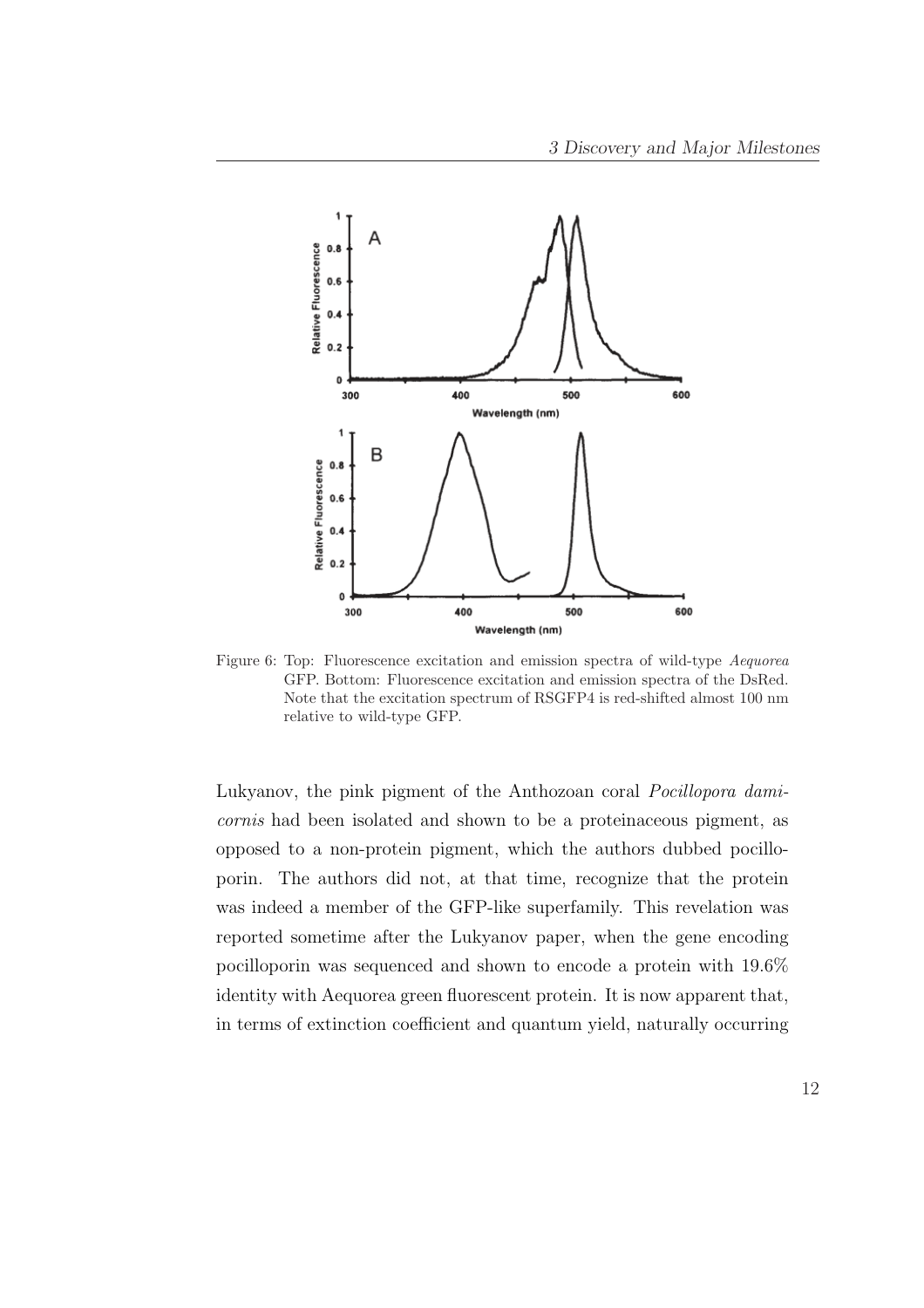fluorescent proteins lie on a broad continuum. Pocilloporin (often referred to as a nonfluorescent chromoprotein) can be conceptualized as a fluorescent protein that has a quantum yield of effectively zero and thus lies at one extreme of the continuum.

These GFPs seem to be partners with chemiluminescent proteins and to control the color of the emission in vivo. Despite interesting speculations, it remains unclear why these coelenterates glow, why green emission should be ecologically so superior to the blue of the primary emitters, and why the animals synthesize a separate GFP rather than mutate the chemiluminescent protein to shift its wavelengths. The discover of such a classes of luminescent proteines belonging to the same superfamily lead to the so called second GFP revolution. Unfortunately, Aequorea GFP genes are the only GFP genes that have been cloned. Several other bioluminescent species also have emission-shifting accessory proteins, but so far the chromophores all seem to be external cofactors which diminish their attractiveness as biotechnological tags and probes.

## 4 Molecular structure

X-ray crystal structures revealed that the GFP has a unique overall fold comprised of an 11-stranded β-sheet wrapped into a cylinderical β-barrel protein that is 42  $\AA$  in height and 24  $\AA$  in diameter. Small sections of  $\alpha$ -helix also form caps on the ends of the cylinders. This type of protein fold has been given the blithe and befitting name of a  $\beta$ -can due to its resemblance to a soup can in terms of shape and proportions [17]. The chromophore - a modified tyrosine sidechain and cyclized protein backbone - is located near the center of the protein, attached to a helical segment of the protein that threads through the center of the  $\beta$ -can along its long axis (see figure 7). The regularity of the  $\beta$ -can of GFP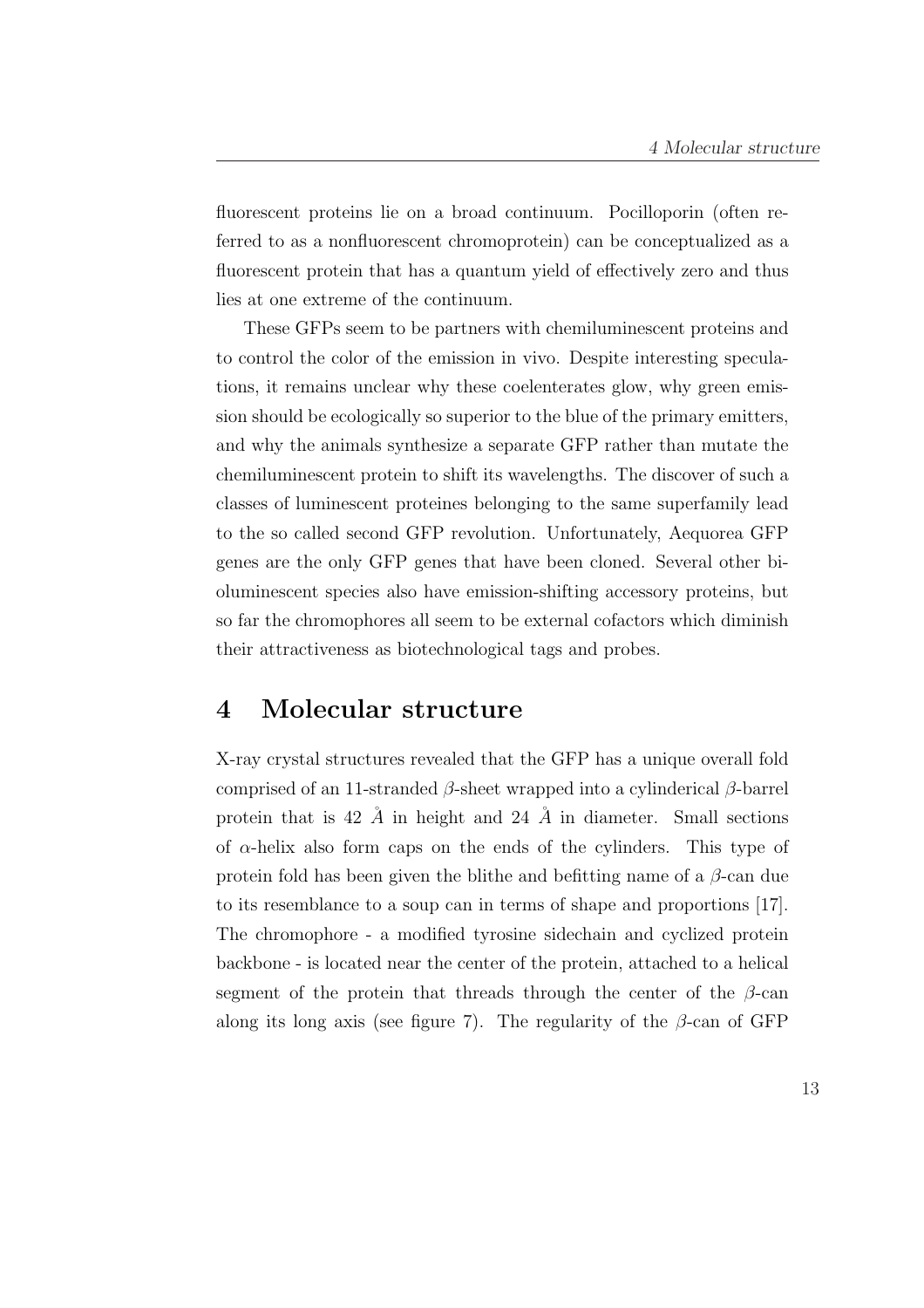

Figure 7: Picture of the GFP structure.

is quite remarkable. The eleven strands of the sheet form an almost seamless symmetrical structure, the only irregularities being between two of the strands. In fact, the structure is so regular that water molecules on the outside of the can also form stripes around the surface of the cylinder. The tightly constructed  $\beta$  barrel would appear to serve the role of protecting the fluorophore well, providing overall stability and resistance to unfolding caused by heat and denaturants [18].

Analysis of a hexapeptide derived by proteolysis of purified GFP has led to the prediction that the fluorophore originates from an internal serine 65, tyrosine 66, glycine 67 tripeptide (Ser-Tyr-Gly) sequence which is post-translationally modified to a 4-(p-hydroxybenzylidene)imidazolidin-5-one structure. The spontaneous formation of the Aequorea green fluorescent protein chromophore within the folded  $\beta$ -can protein structure must necessarily involve at least three key steps: cyclization of the main chain, loss of a molecule of water (dehydration), and oxidation with molecular oxygen. The exact order and mechanism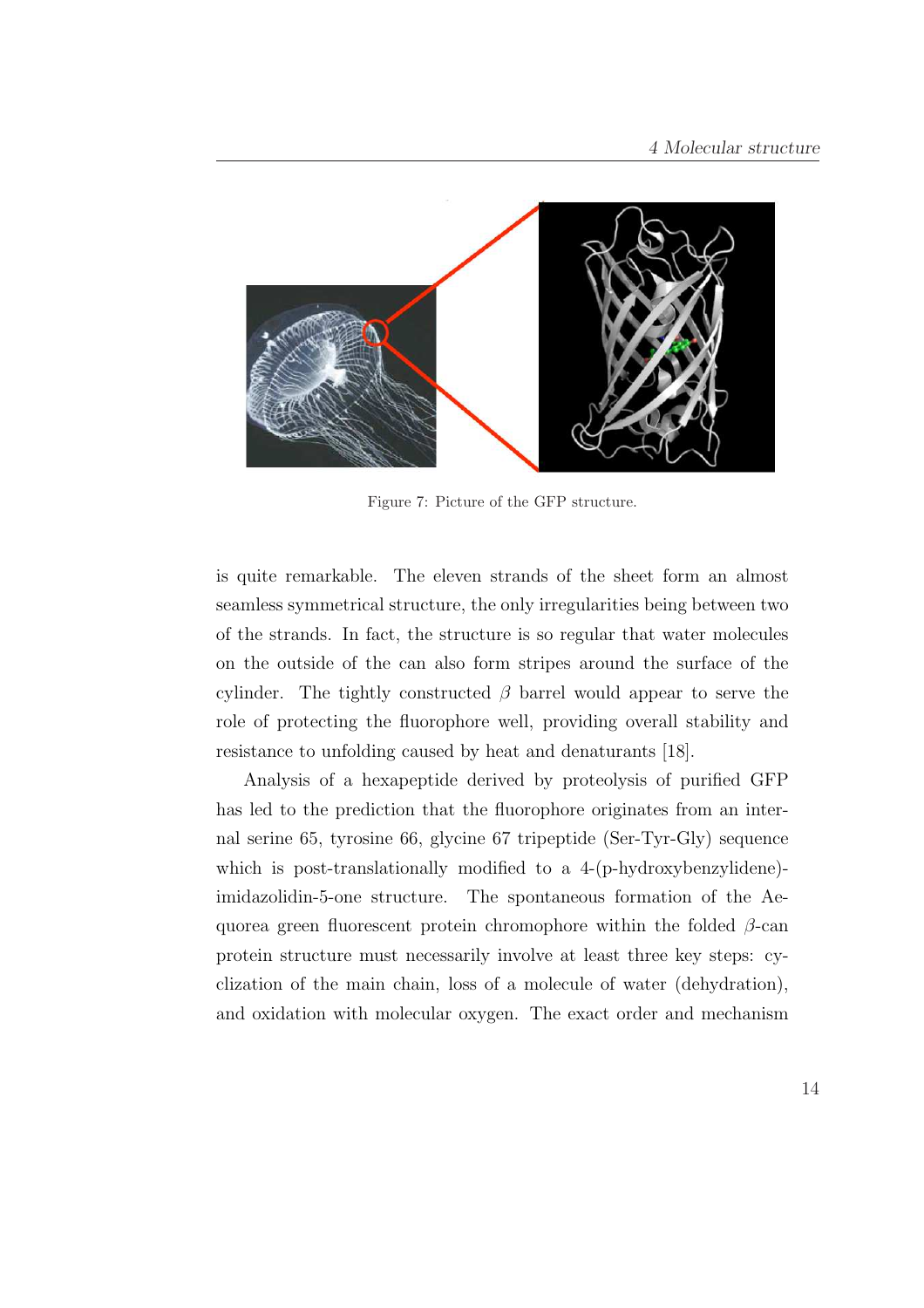of these steps is a matter of ongoing investigation. An early, and still generally accepted, proposed mechanism is shown in figure 8. Once pro-



Figure 8: Left: The molecular structure of Aequorea green fluorescent protein as viewed from the top. The chromophore is shown in stick representation where gray represents carbon, red represents oxygen, and blue represents nitrogen. Helices closest to the viewer are rendered transparent. Right: A proposed mechanism for the series of post-translational modifications that converts the serine 65, tyrosine 66, glycine 67 tripeptide sequence into the fluorescent chromophore.

duced, however, GFP is quite thermostable.

Numerous subsequent structures of fluorescent protein homologues from other organisms have revealed that all fluorescent proteins share the  $\beta$ -can fold and thus belong to a protein superfamily defined by similarity to the Aequorea green fluorescent protein archetype. Mutations in regions of the sequence adjacent to the fluorophorc, that is, in the range of positions 65-67, have been systematically explored in order to engeneer the structure to control the emission properties of the protein. Actually some of these attempts produced significant wavelength shifts, most suffer a loss of fluorescence intensity.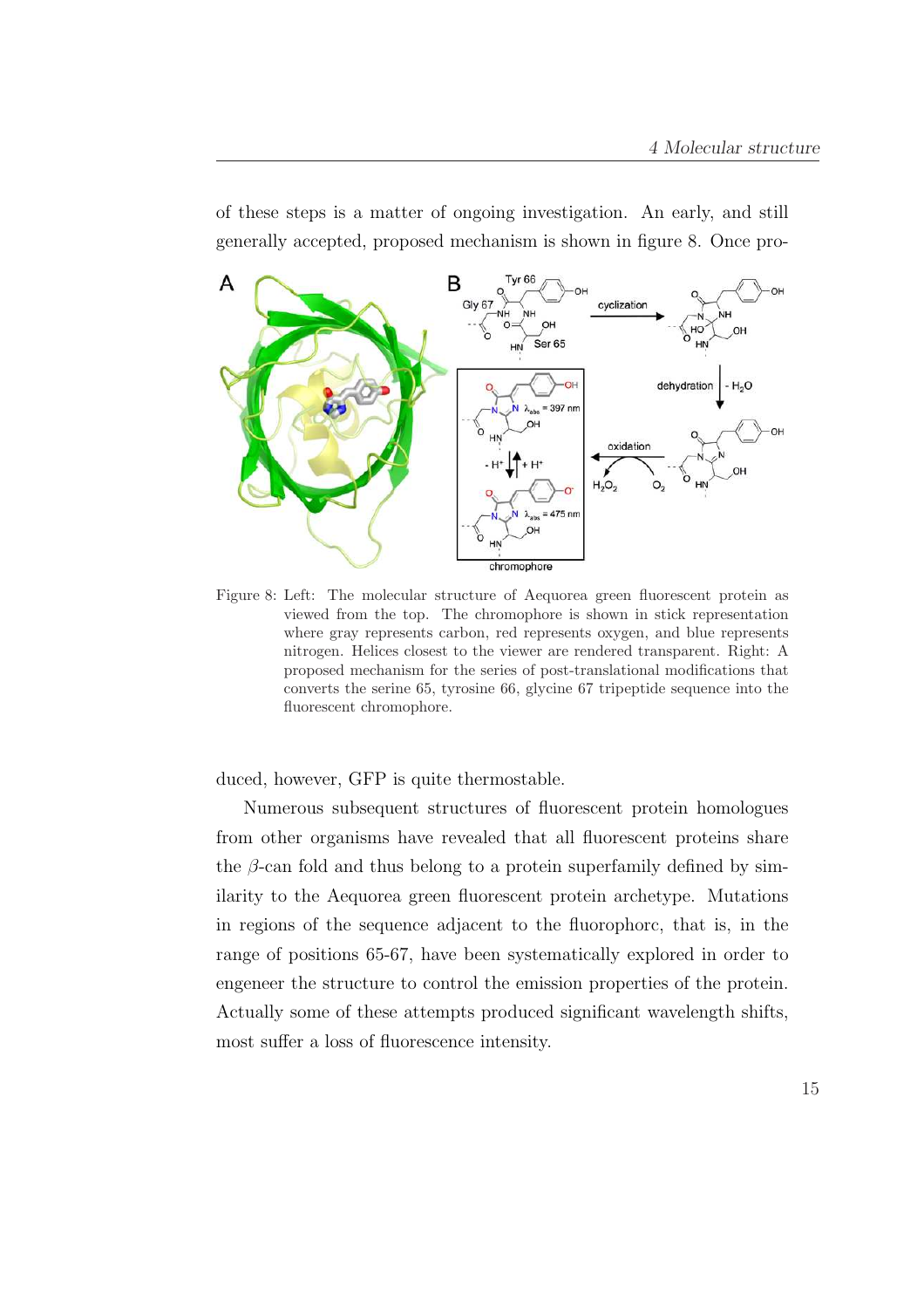#### 5 Absorbance and fluorescent properties

The currently known GFP variants may be divided into seven classes based on the distinctive component of their chromophores: class 1, wildtype mixture of neutral phenol and anionic phenolate; class 2, phenolate anion; class 3, neutral phenol; class 4, phenolate anion with stacked $\pi$ electron system; class 5, indole; class 6, imidazole; and class 7, phenyl [7]. Each class has a distinct set of excitation and emission wavelengths. Structures of the resulting chromophores of the six major classes of GFPmutant are shown in figure 9, together with typical fluorescence spectra. The denatured wild-type protein absorbs maximally at 384 nm at neutral or acidic pH and at 448 nm at alkaline pH, with a pKa of 8.1. This rough similarity to the absorbance and excitation maxima of the intact protein was a primary motivation for assigning the 395- and 470-nm excitation peaks of the latter to the neutral and anionic chromophores. Denatured GFPs or small proteolytic fragments carrying the chromophore are essentially totally non fluorescent, presumably because the chromophore is unprotected from quenching by jostling water dipoles, paramagnetic oxygen molecules, or cis-trans isomerization. The slight difference in absorbance wavelengths between denatured and intact proteins is not unreasonable for the structured environment of the latter. Theoretical calculations of the energy levels of the chromophore in vacuo have led to the proposal that the imidazolinonering nitrogen adjacent to the hydroxybenzylidene must be protonated. However, the large effects on the chromophore of buried water molecules and the microenvironment supplied by the protein would seem to provide a chemically more plausible explanation.

One of the most promising new techniques in high-resolution fluorescence microscopy is two-photon excitation, in which two infrared photons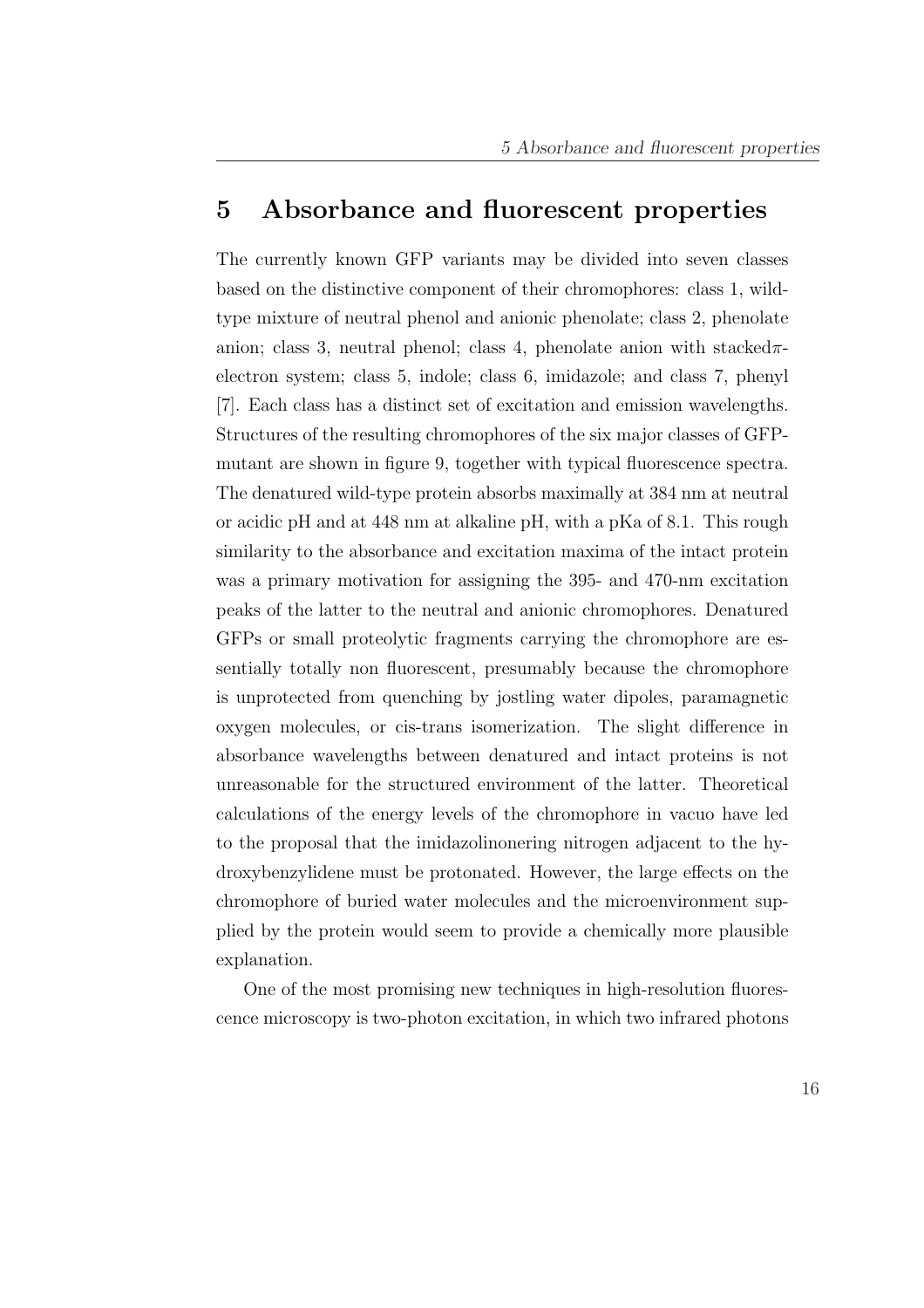

Figure 9: Fluorescence excitation and emission spectra (solid and dashed lines, respectively) for typical members of the six major classes of GFPmutants, together with the chromophore structures believed to be responsible for the spectra. Spectra have been normalized to a maximum amplitude of 1. The actual GFPs depicted are (a) wild-type, (b) Emerald, (c) H9-40, (d) Topaz, (e) W1B, and (f) P4-3. [7]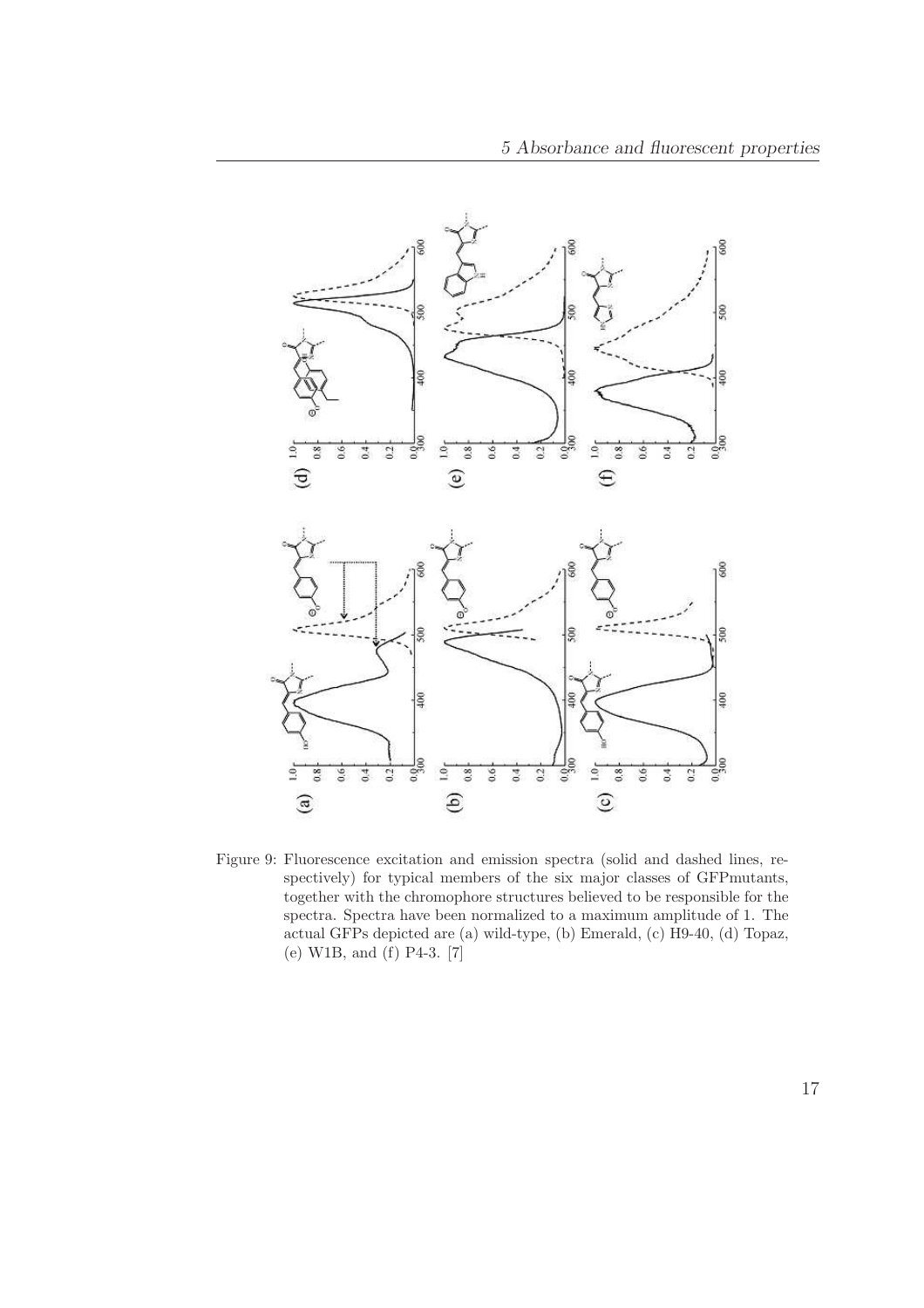hit a fluorophore within a few femtoseconds of each other and sum their energy to simulate a single photon of half wavelength, that is, ultraviolet to blue. Such coincidence of infrared photons requires extremely high fluxes and therefore occurs to a significant extent only at the focus of a microscope objective of high numerical aperture, illuminated by a pulsed laser. Because other regions of the specimen are effectively not excited, they neither emit fluorescence nor are subject to photobleaching or photodynamic damage. As in confocal microscopy, the image is built up by scanning the focus point in a raster, but unlike confocal microscopy, outof-focus planes are protected from bleaching, which is a tremendous advantage for two-photon excitation. GFPs are quite good fluorophores for two-photon excitation [19]. Wild-type GFP is readily excited with 780 to 800-nm pulses, which are in the optimal output range for commercial mode-locked titanium-sapphire lasers. However, the photoisomerization proceeds just as with 390- to 400-nm single-photon excitation (55). Class 3 (neutral phenol) GFP mutants have not been tried but should be better because they disfavor photoisomerization. S65T, the prototypic class 2 GFP mutant, is optimally excited near 910 nm and has a slightly higher two-photon cross-section than the wild type. Two-photon excitation is also effective on class 6 (imidazole) blue mutants (43) as well as class 5 (indole) cyan mutants.

As noted above, wild-type GFP at high pH loses absorbance and excitation amplitude at 395 nm and gains amplitude at 470 nm. Such pH values, though mechanistically revealing, are almost never encountered in biology. Wild-type GFP is also quenched by acidic pH values with an apparent pKa near 4.5. Several of the mutants with enhanced spectral properties at pH 7 are actually more acid sensitive than is the wild type; thus EGFP is 50% quenched at pH 5.5. pKa as high as 6.8 are found in some of the class 4 mutants with Thr203 replaced by an aromatic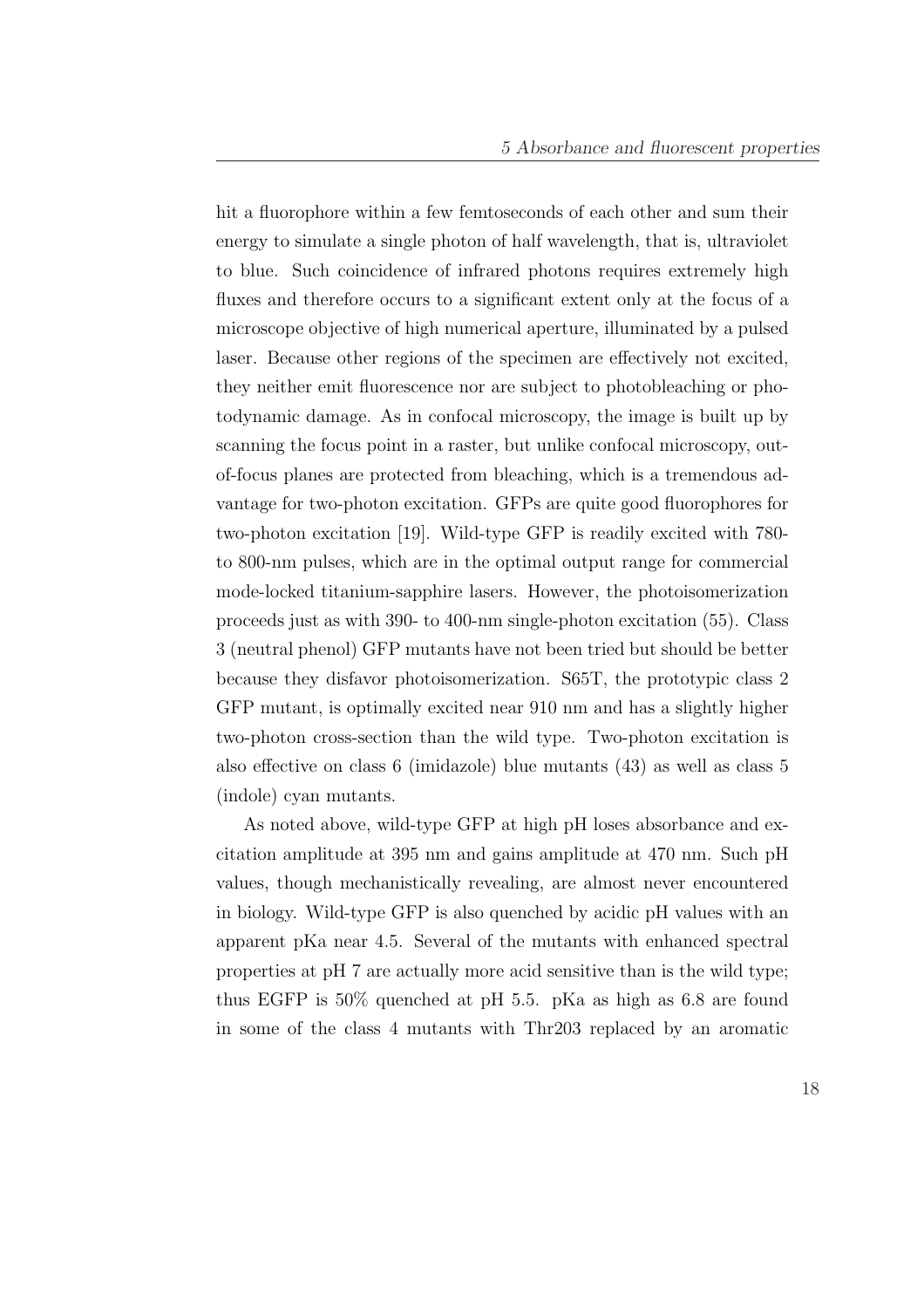residue. The mechanistic explanation for these relatively high pKa is not entirely clear. Loss of the Thr203 hydroxyl would indeed be expected to destabilize the phenolate form of the chromophore. However, the effect of acid is to quench the fluorescence altogether rather than simply shift it toward the short wavelengths expected of a protonated chromophore. The sensitivity of some GFPs to mildly acidic pH values carries both advantages and disadvantages. Such GFPs could be quenched to a major extent in acidic organelles such as lysosomes, endosomes, and Golgi compartments. The pH sensitivity of some GFPs can also be put to good use to measure organellar pH by targeting appropriate GFPs to those locations.

Higher GFP concentrations amplify the main excitation peak at 395 nm at the expense of the subsidiary peak at 470 nm. Because the 395 and 470-nm peaks are believed to result from neutral and anionic fluorophores, respectively, aggregation probably inhibits ionization of the fluorophores. Increasing temperature from 15 to 65 °C modestly decreases the 395-nmand increases the 470-nm excitation peak of mature wild-type GFP. Yet higher temperatures cause denaturation, with 50% of fluorescence lost at 78 ◦C. As already mentioned, much more modest temperature increases from 20 to 37 ◦C can profoundly decrease maturation efficiency of GFPs lacking mutations to improve folding.

## 6 Photobleaching

GFPs have a variety of remarkable abilities to undergo photochemical transformations, which enables visualization of the diffusion or trafficking of GFP-tagged proteins. A defined zone within a cell or tissue is momentarily exposed to very bright illumination, which initiates the photochemistry. The subsequent fate of the photoconverted protein is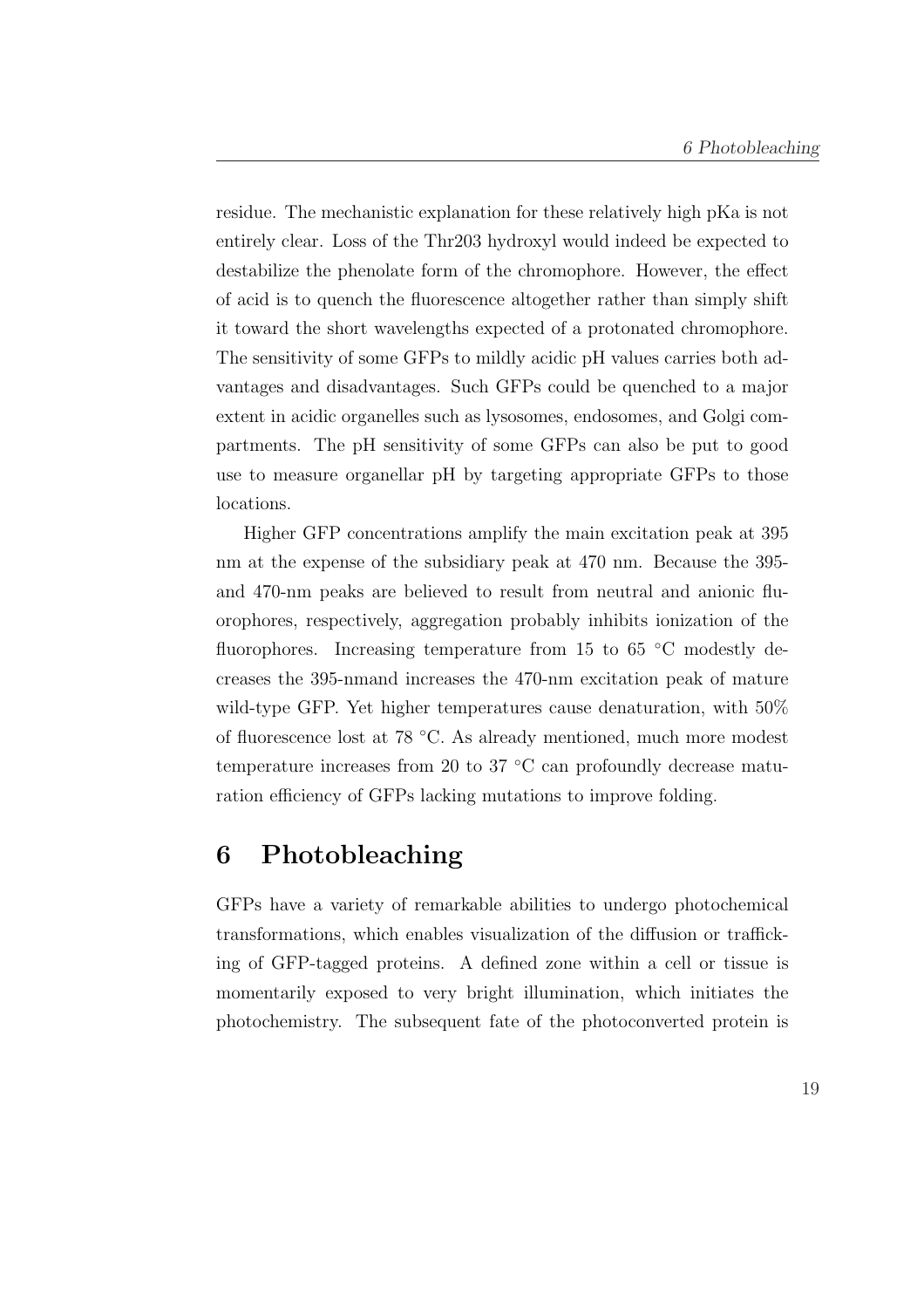imaged over time.

In 1997 two different papers demonstrated by performing single molecule imaging some interesting properties about the fluorescence dynamics of the GFP molecule. The first one [20] observed under costant illumination at 488 nm the on/off switching and blinking of single GFP molecules (see figure 10) The second one [21] demonstrated that single-molecule emis-



Figure 10: Luminescence of a single GFP molecule as a funcion of time under costant illumination at 488 nm: the on/off switching and blinking of single GFP molecules is evident. [20]

sion of GFP exhibits fast reversible turning on and off events (blinking) and ultimate switching off (photobleaching) (see figure 11).

At least four distinct types of semipermanent photochemical transformation have been reported from one or more GFPs: (a) simple irreversible photobleaching, (b) conversion from a 395- to 475-nm excitation maximum, (c) loss of 488-nm-excited fluorescence, reversible by illumination at 406 nm, and (d) generation of rhodamine-like orange or red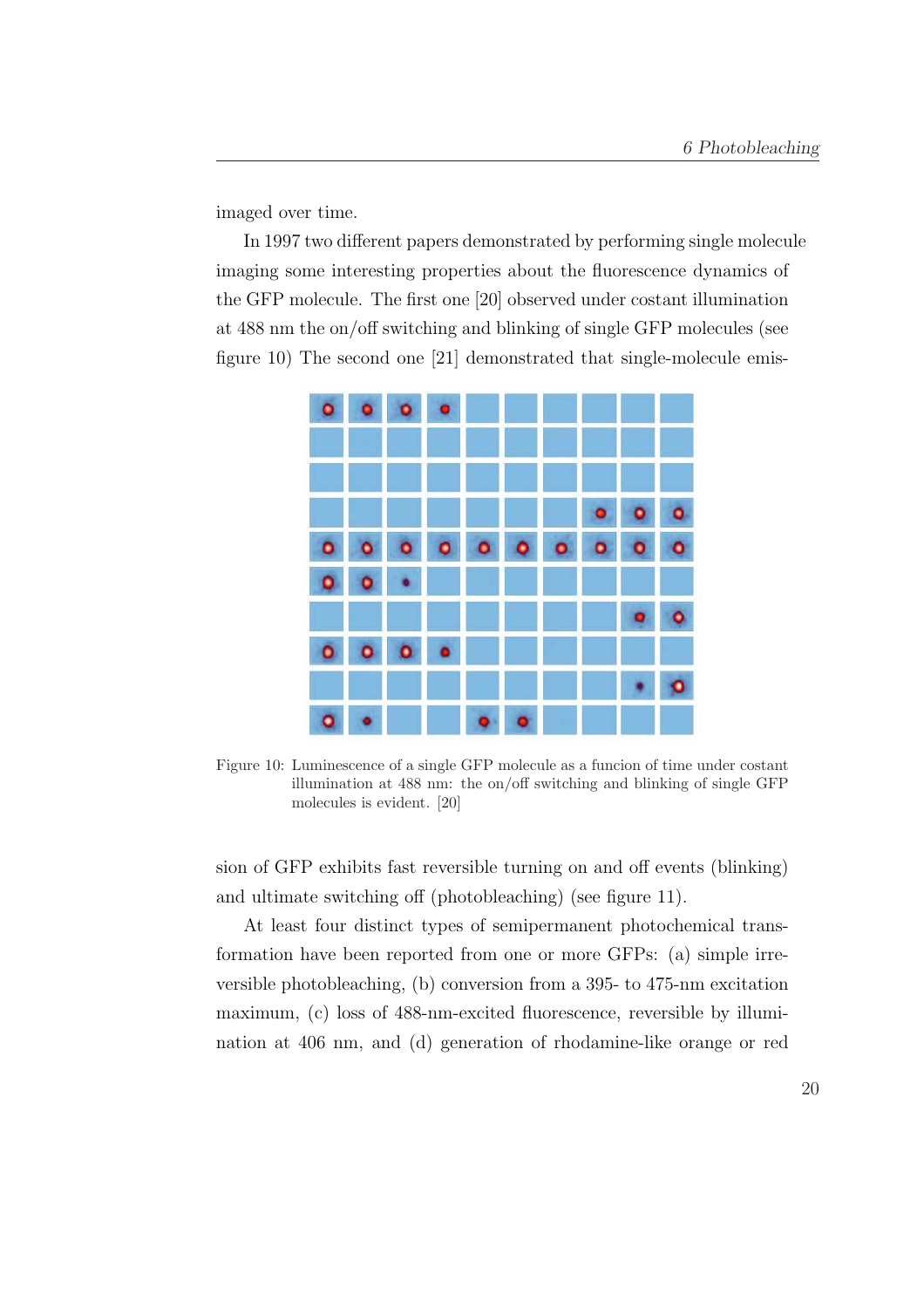

Figure 11: Fluorescence intensity of GFP molecule as a function of time: GFP exhibits fast reversible turning on and off events (blinking) and ultimate switching off (photobleaching). [21]

fluorescence upon illumination at 488 nm under strictly anaerobic conditions.

Photobleaching is the simplest and most universal behavior of fluorophores. Most GFPs are relatively resistant to photobleaching, perhaps because the fluorophore is well shielded from chemical reactants such as  $O_2$ . The bleach rate of the prototypic class 2 GFP, the S65T mutant, was reported to be relatively indifferent to equilibration with 0-100% oxygen or addition of quenchers of triplet states, singlet oxygen, and radicals. Nevertheless, with sufficient laser power, photobleaching is easily observed and exploited for measurements of fluorescence recovery. The class 6 mutants (BFPs) are generally more photosensitive than classes 1-5. Cell-permeant antioxidants may be helpful in protecting such GFPs from bleaching.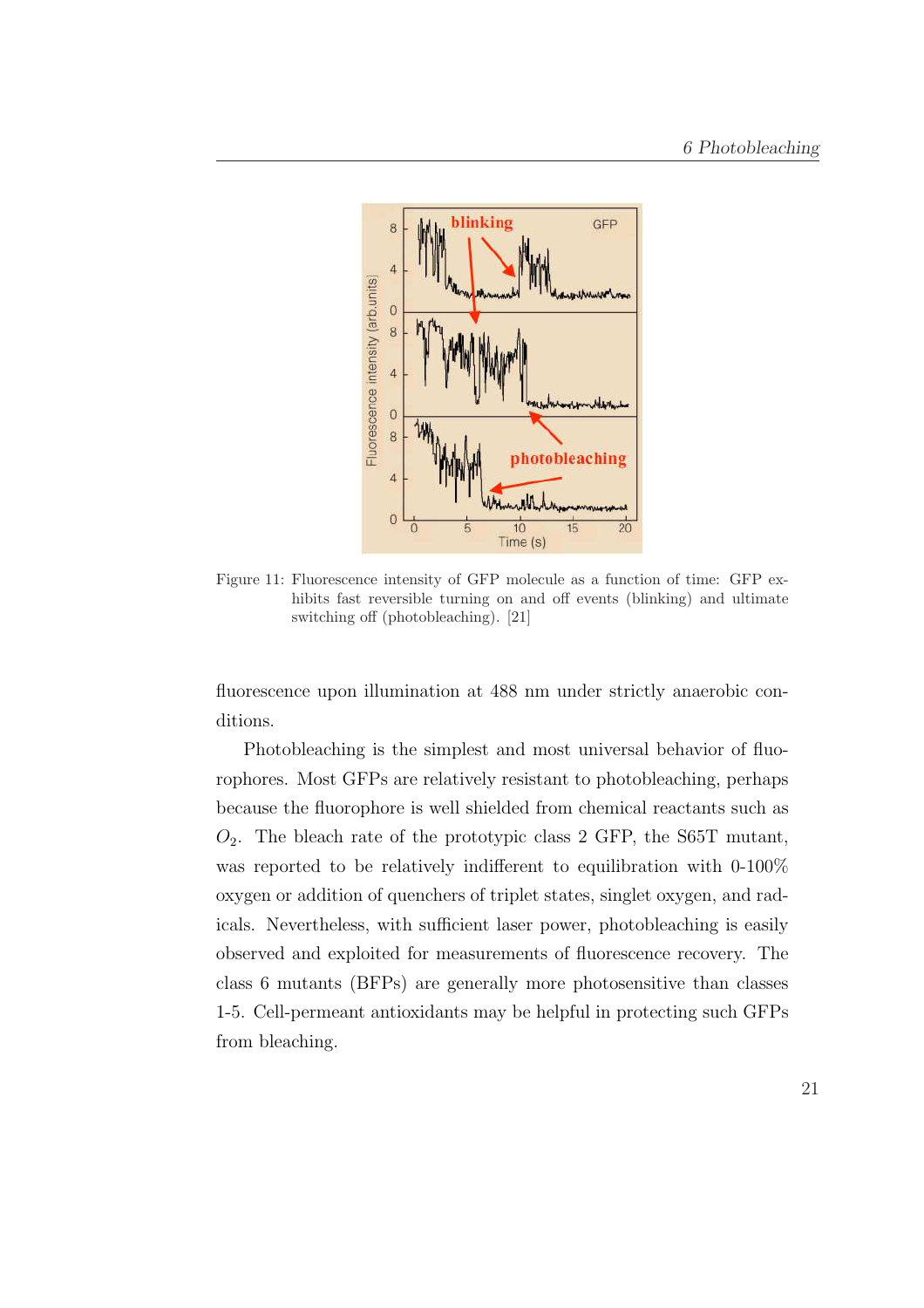The shifting to a longer-wavelength excitation peak is characteristic of wild-type and other class 1 GFPs. As discussed previously, the mechanism is probably a light-driven proton transfer from the neutral chromophore to the carboxylate of Glu222, yielding an anionic chromophore and a protonated Glu222. This UV-induced enhancement of the blue excitation peak has been exploited to measure lateral diffusion of GFPtagged proteins. Because the proton transfer is mediated by Thr203 and Ser205, mutation of those residues might be a promising way to enhance this photochromic effect. Indeed, UV irradiation of the double mutant T203S, S205T increases the amplitude of its long-wavelength excitation peak 11.8-fold, whereas wild-type GFP under the same conditions increases by at most 3.6-fold.

The opposite behavior, a shift from a longer to a shorter excitation wavelength, seems to occur in class 4 mutants. Upon intense laser llumination and observation of the fluorescence from single molecules immobilized in a polyacrylamide gel, such mutants both blink reversibly on a time scale of seconds and switch the fluorescence off over tens of seconds. However, the apparent bleaching can be reversed by illumination at short wavelengths such as 406 nm. Probably the chromophore, which is normally mostly anionic, can eventually be driven into a protonated state with an excitation maximum near 405 nm, where upon it appears non fluorescent and bleached to the probe laser at 488 nm. However, excitation of the protonated state then restores the normal anionic state. Such cycling can be repeated many times with apparently no fatigue, so that it potentially represents a basis for an optical memory at the single molecule level. It might also be particularly advantageous for multiple determinations of diffusion or trafficking on the same region of interest.

A variety of GFPs, including wild-type, S65T, and EGFP, undergo a remarkable photoconversion to a red fluorescent species under rigor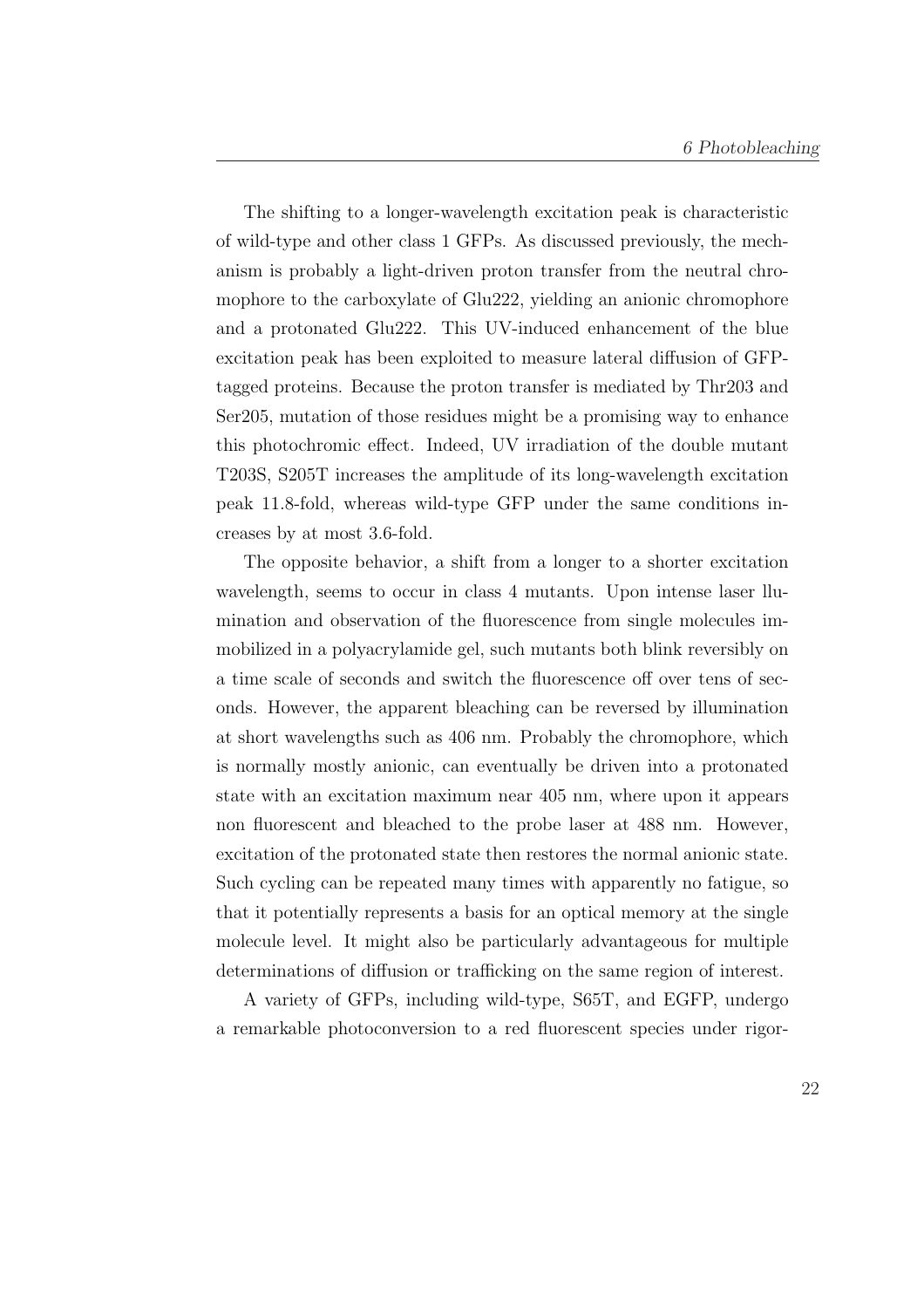ously anaerobic conditions, for example, in microorganisms that have exhausted the oxygen in the medium, or in the presence of oxygen scavengers such as glucose plus glucose oxidase and catalase. The nature of this species emitting at 600 nm remains to be clarified. This effect has been used to measure the diffusibility of GFP in live bacteria. One complication is that the red emission develops with an exponential time constant of about 0.7 s after the illuminating flash.

Photobleaching of GFP has been reported to be slow [22], certainly much slower than fluorescein under similar conditions. For istance, continuous observation in a confocal microscope for 20 min only reduced GFP intensity to one-half its original value. Contrary to early reports, the photobleaching rate of wild-type GFP is close to the same whether it is excited in the UV or the blue, but the decrease in UV-excited fluorescence appears more rapid because of photoisomerization. Wild-type GFP has two absorption peak, 395 and 475 nm, which are thought to be related via rotation about a bond (isomerization) within the chromophore structure. The isomerization can be induced by irradiation of wild-type GFP with either 395- and 490-nm light and the kinetics of this photoinduced reaction have recently been measured. The photoisomerization affects the brightness of wild-type GFP during visualization. The photoisomerization can also be used to photoactivate wild-type GFP. That is, the fluorescence properties of GFP change after irradiation. When wild-type GFP is irradiated with either UV (395 nm) or blue light (488 nm), photoisomerization occurs and causes an increase in the 475 nm peak and a decrease in the 395 nm peak. In this manner, UV pre-exposure can be used to increase the blue excitation brightness of wild type GFP.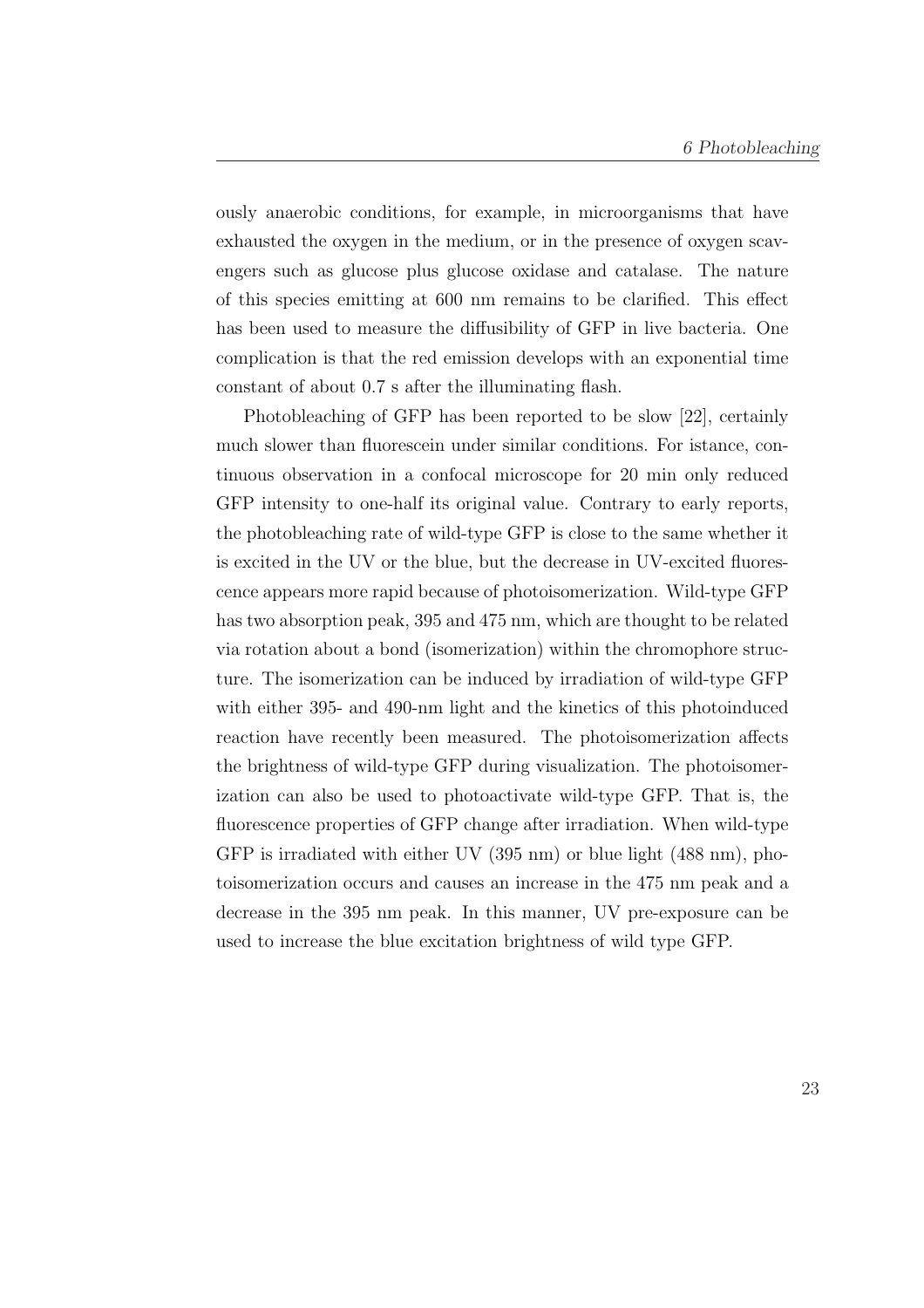## 7 Applications

The most popular applications of fluorescent proteins involve exploiting them for imaging of the localization and dynamics of specific organelles or recombinant proteins in live cells. Through the use of fluorescence microscopy, the morphology, dynamics, and distribution of the organelle can be imaged as a function of time. The procedure for imaging of a fusion between a fluorescent protein and a specific protein-of-interest (in order to gain insight into its localization and dynamics) is identical. The availability of a broad selection of colors of fluorescent protein has provided researchers with the means to image the localization of multiple organelles and/or proteins-of-interest, simultaneously.

The availability of a broad selection of colors of fluorescent protein has also enabled researchers to develop methods to probe whether two proteins are within a distance of less than 10 nm of each other. The observation of colocalization for two different proteins-of-interest fused to different colors of fluorescent protein is insufficient to address this question, since the theoretical resolution limit of conventional optical imaging is several hundred nanometers. To obtain information on the proximity of two proteins at better than 10 nm resolution, investigators exploit the phenomenon of Förster resonance energy transfer  $(FRET)^1$ . Accordingly, by expressing the donor fluorescent protein as a fusion with one protein-of-interest and the acceptor fluorescent protein as a fusion with a second protein-of-interest, the distance between the two proteins-of-

<sup>1</sup>FRET is the distance- and orientation-dependent radiationless transfer of excitation energy from a donor fluorophore to an acceptor chromophore. The greater the extent of the spectral overlap between the donor emission and the acceptor excitation, the more efficient the energy transfer is for a particular FRET pair of fluorescent proteins. Since spectral overlap is constant, and orientations are assumed to be random, the efficiency of FRET is generally a good indicator of distance between the donor and acceptor fluorescent protein.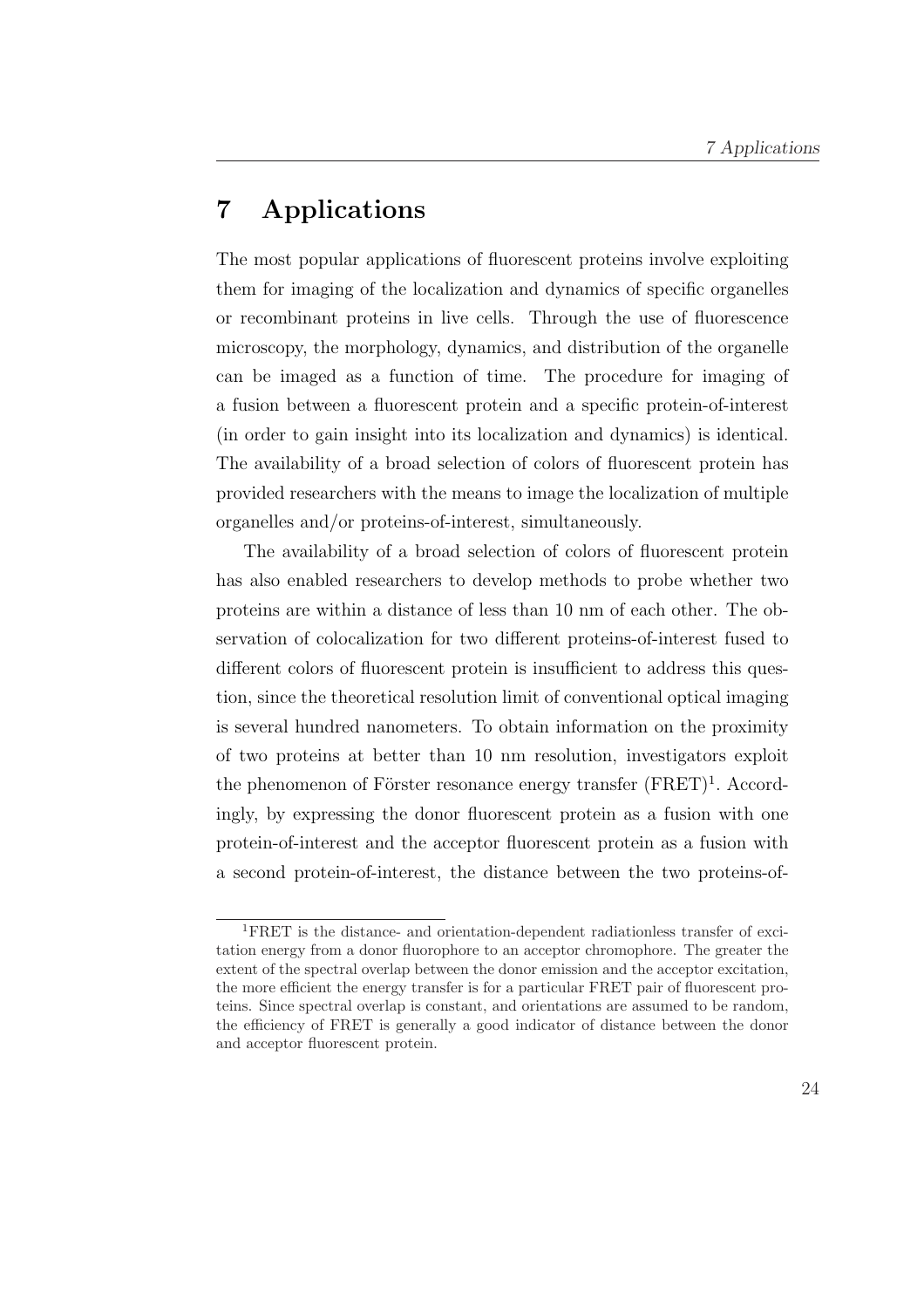interest can be inferred from the FRET efficiency measured using live cell fluorescence microsopy. In contrast to intermolecular FRET for the investigation of protein-protein interactions, intramolecular FRET between two fluorescent proteins fused in the same polypeptide chain can be used to investigate small molecule dynamics and enzyme activities in a live cell. These intramolecular FRET constructs are often referred to as reporters or biosensors of biochemical activities. One of the most well known examples of such reporters are the *Cameleons* which enable imaging of intracellular calcium ion concentrations.

Variants derived from Aequorea green fluorescent protein have proven to be fairly tolerant of a variety of dramatic structural manipulations including the genetic insertion of a second protein, circular permutation, and even splitting into two polypeptide chains that are competent to fold into a functional fluorescent protein when brought into close proximity. In certain cases, fluorescent protein chimeras can be used as single fluorescent protein-based (as opposed FRET-based) biosensors. These biosensors are designed such that the binding of the second protein to its ligand, or the ligand-dependent interaction of the attached proteins and/or peptides, results in a change in the protein environment (and thus the fluorescence properties) of the chromophore. Single fluorescent protein-based biosensors have been successfully used for the imaging of localized calcium ion and hydrogen peroxide concentrations.

Illumination can induce conversions between chromophore stereoisomers or photochemical reactions of the chromophore in certain fluorescent proteins. Researchers have exploited these illumination-dependent changes in spectral properties to create optical highlighters that can be turned *on*, and sometimes *off*, by illumination at specific wavelengths. These tools are often referred to as photoactivatable, photoconvertable, or photoswitchable fluorescent proteins, depending on the particular mech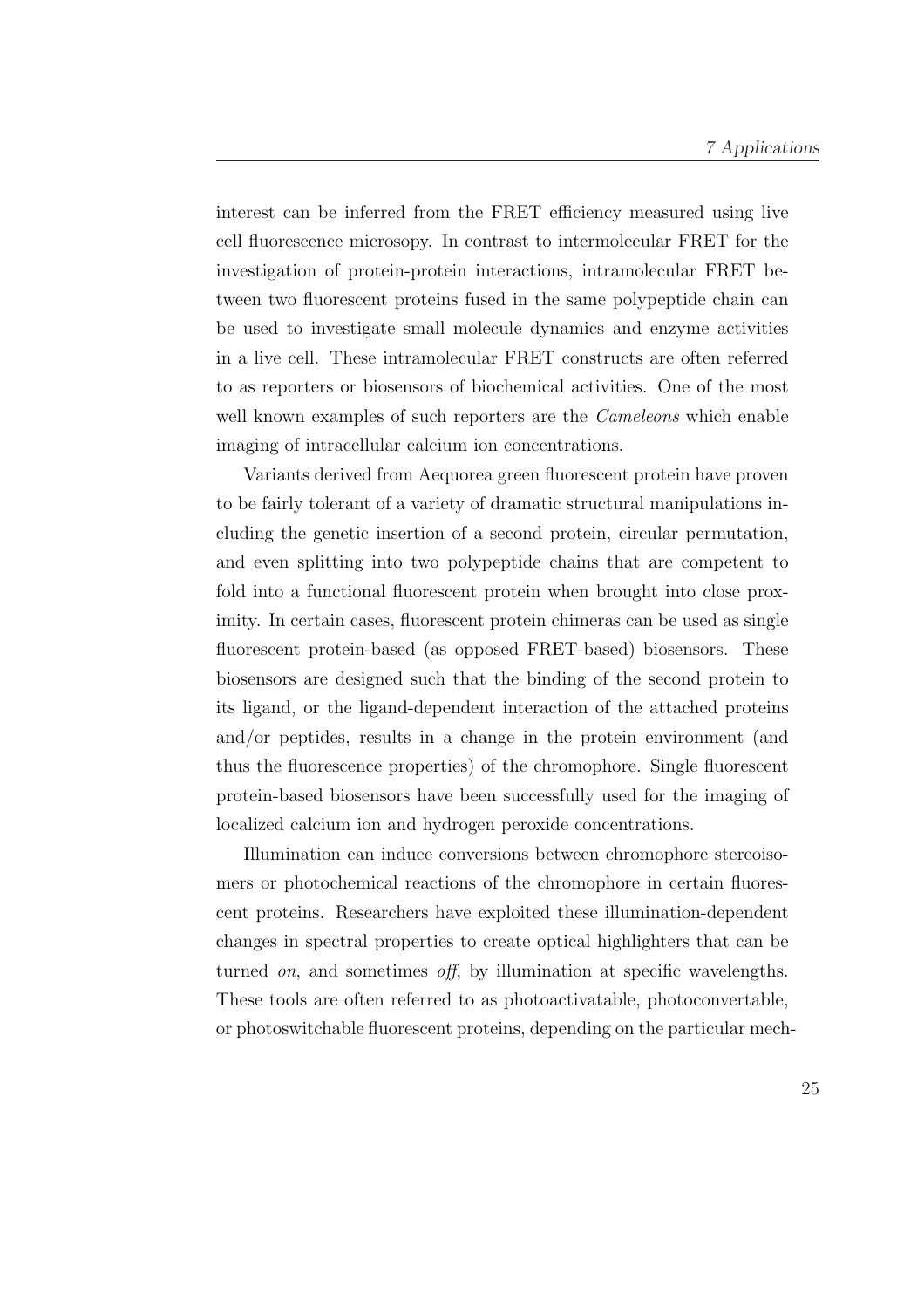anism by which the illumination-dependent change occurs. These optical highlighter fluorescent proteins have enabled numerous new applications including imaging of sub-populations of cells during organism development, imaging of fast protein dynamics, and imaging with sub-diffraction limit resolution.

While the creation of fluorescent cells and tissues has now become a relatively mundane practice for many practicing scientists, the creation of a transgenic animal expressing visible amounts of a fluorescent protein is still considered exotic and worthy of media attention. Some of the most highly publicized examples from recent years include: fluorescent zebrafish commercially available from GloFish, a green fluorescent pig, and red fluorescent cats. Some examples are shown in figure 12. Perhaps the most dramatic and technically sophisticated example of creating a fluorescent transgenic animal is the recently reported *Brainbow* mouse in which each cell of a living mouse's brain was colored one of about 90 different colors. Not all examples of transgenic organisms receive so much attention, and numerous researchers are using fluorescent proteins in organisms ranging from plants to mice for the study of the basic biological processes associated with normal and diseased cells. Fluorescent mice have been particularly useful for the study of cancer cells in living animals.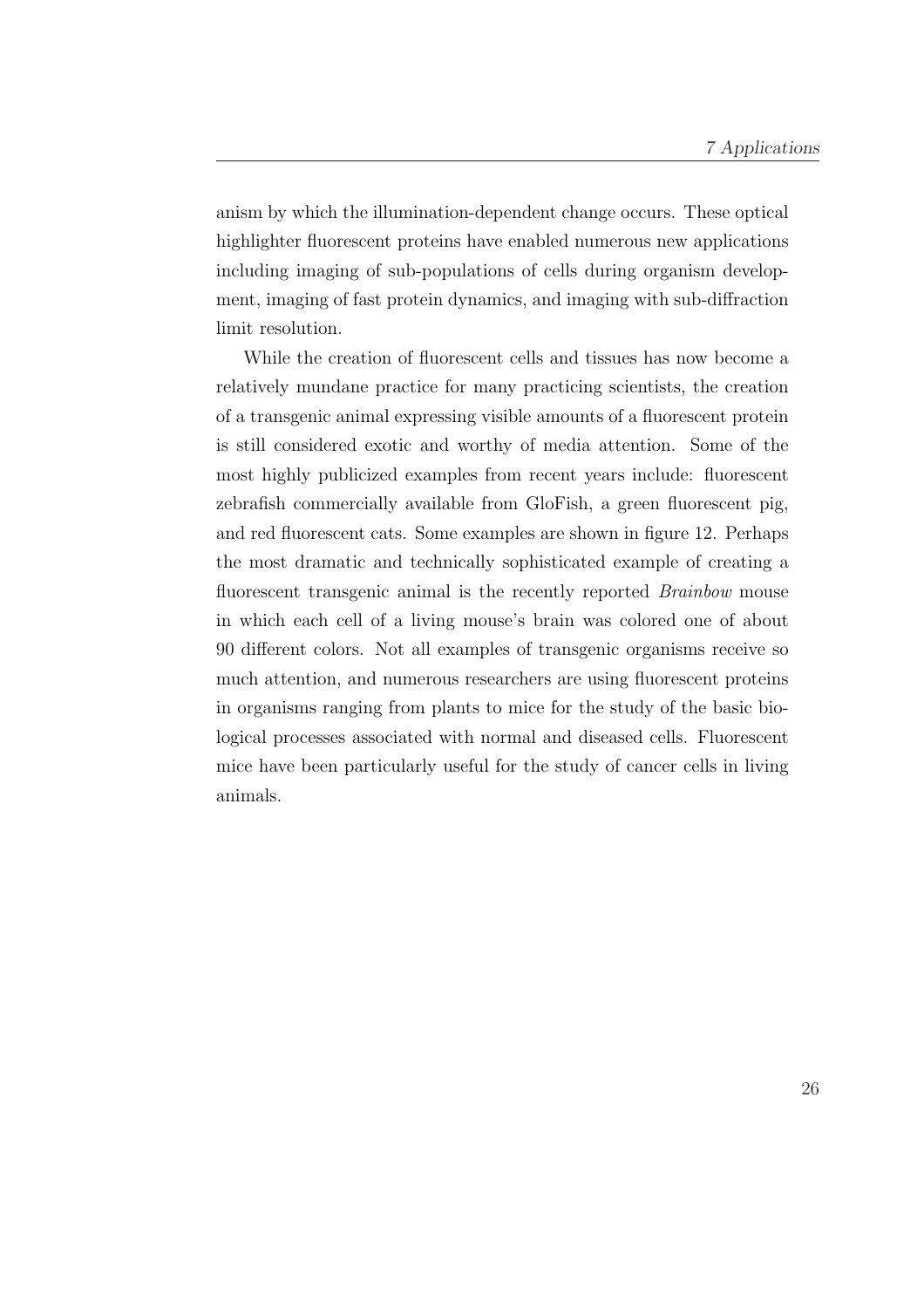

Figure 12: Some examples of the creation of a transgenic animal expressing visible amounts of a fluorescent protein.

# References

- [1] M. Chalfie, nobel Lecture of Martin Chalfie for the 2008 Nobel Prize in Chemistry at the Stockholm Concert Hall.
- [2] O. Shimomura, nobel Lecture of Osamu Shimomura for the 2008 Nobel Prize in Chemistry at the Stockholm Concert Hall.
- [3] R. Y. Tsien, nobel Lecture of Roger Y. Tsien for the 2008 Nobel Prize in Chemistry at the Stockholm Concert Hall.
- [4] M. Ehrenberg, nobel Presentation Speech, 2008.
- [5] http://en.wikipedia.org/wiki/Green Fluorescent Protein.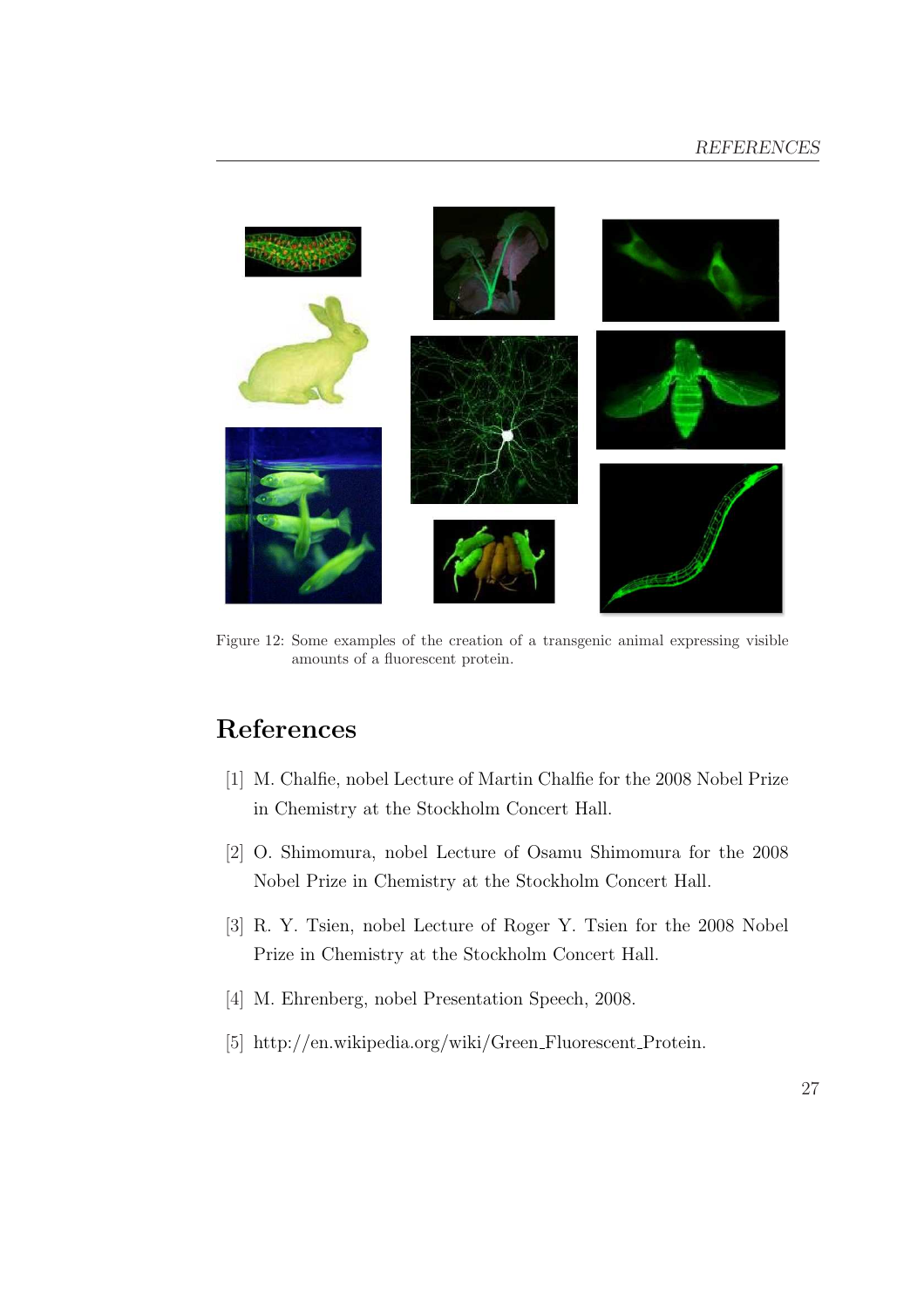- [6] http://www.scholarpedia.org/article/Fluorescent proteins.
- [7] R.Y. Tsien, Annual Reviews in Biochemistry 67, 509 (1998).
- [8] D. Davenport and JAC Nicol, Proceedings of the Royal Society of London. Series B, Biological Sciences (1934-1990) 144, 399 (1955).
- [9] O. Shimomura, F.H. Johnson, Y. Saiga, et al., Journal of Cellular and Comparative Physiology 59, 223 (1962).
- [10] F.H. Johnson, O. Shimomura, Y. Saiga, L.C. Gershman, G.T. Reynolds, and J.R. Waters, Journal of Cellular and Comparative Physiology 60, 85 (2005).
- [11] JG Morin and JW Hastings, J Cell Physiol 77, 313 (1971).
- [12] O. Shimomura, FEBS Lett **104**, 220 (1979).
- [13] DC Prasher, VK Eckenrode, WW Wade, FG Prendergast, and MJ Cormier, Gene(Amsterdam) 111, 229 (1992).
- [14] M. Chalfie, Y. Tu, G. Euskirchen, WW Ward, and DC Prasher, Science 263, 802 (1994).
- [15] MV Matz, AF Fradkov, YA Labas, AP Savitsky, AG Zaraisky, ML Markelov, and SA Lukyanov, Nature biotechnology 17, 969 (1999).
- [16] S. Delagrave, R.E. Hawtin, C.M. Silva, M.M. Yang, and D.C. Youvan, Bio/Technology 13, 151 (1995).
- [17] F. Yang, L.G. Moss, G.N. Phillips, et al., Nature Biotechnology 14, 1246 (1996).
- [18] G.N. Phillips, Current Opinion in Structural Biology 7, 821 (1997).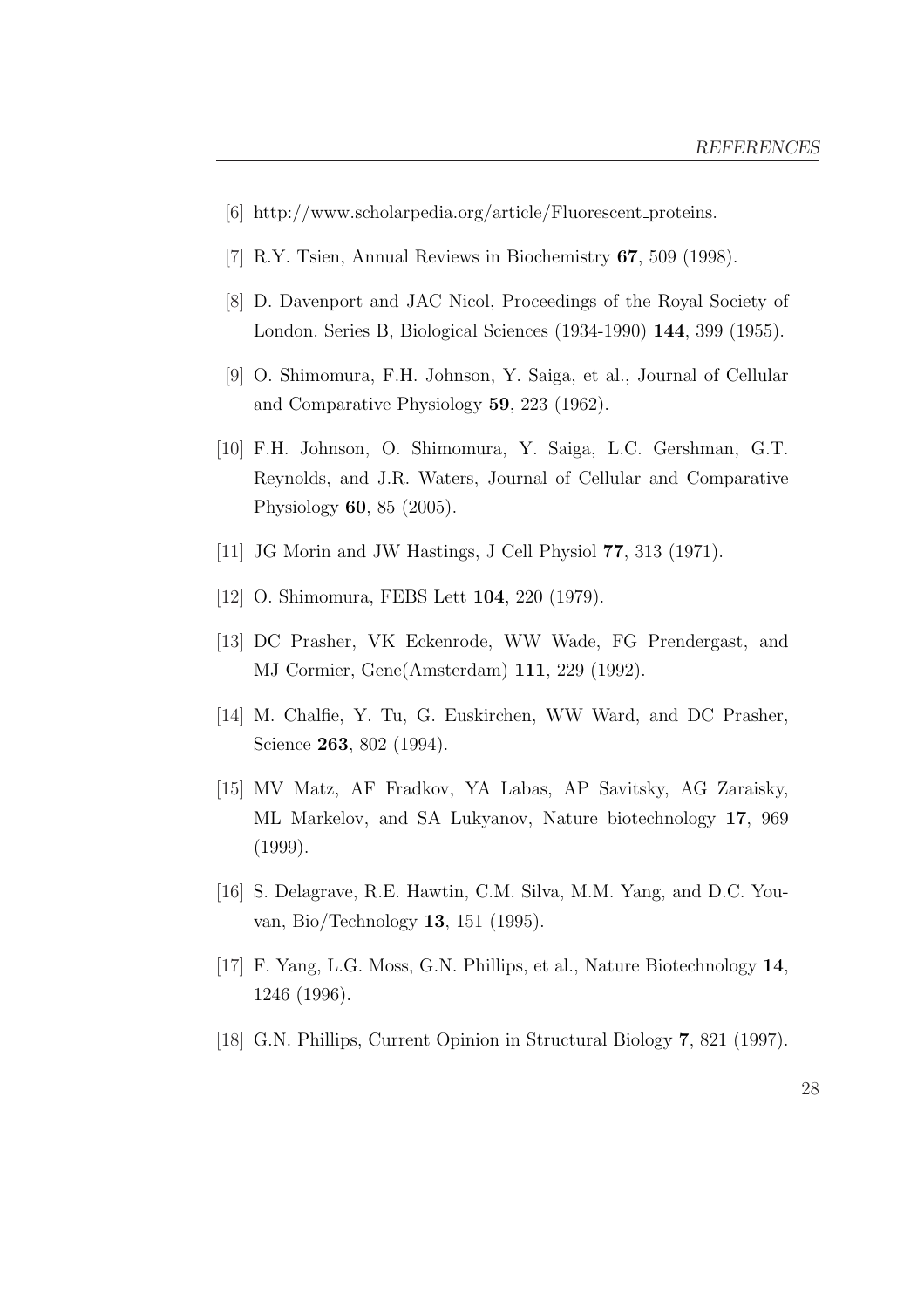- [19] A. Volkmer, V. Subramaniam, D.J.S. Birch, and T.M. Jovin, Biophysical Journal 78, 1589 (2000).
- [20] RM Dickson, AB Cubitt, RY Tsien, and WE Moerner, Nature 388, 355 (1997).
- [21] D.W. Pierce, N. Hom-Booher, and R.D. Vale, Nature 388, 338 (1997).
- [22] KD Niswender, SM Blackman, L. Rohde, MA Magnuson, and DW Piston, Journal of microscopy(Print) 180, 109 (1995).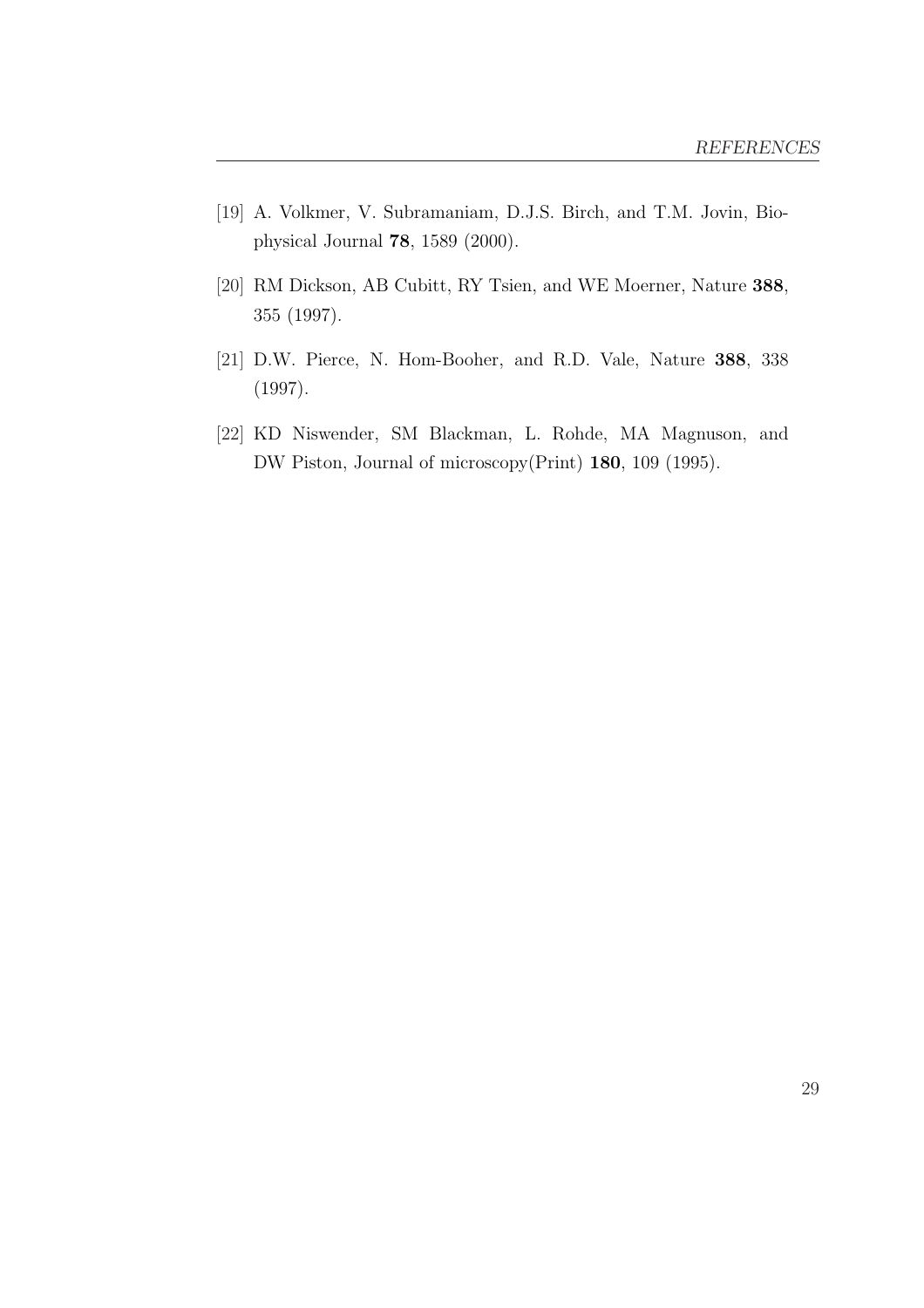# List of Figures

| $\mathbf{1}$   | Comparison between the typical dimension of natural ob-                |                |
|----------------|------------------------------------------------------------------------|----------------|
|                | ject and the dimension of the current silicon-based tech-              |                |
|                |                                                                        | 3              |
| $\overline{2}$ | Left: Osamu Shimomura; centre: Martin Chalfie; right:                  |                |
|                | Roger Y. Tsien. They were awarded the 2008 Nobel Prize                 |                |
|                | in Chemistry for the discovery and development of the                  |                |
|                | green fluorescent protein, GFP.                                        | $\overline{4}$ |
| 3              | Number of scientific papers published about the GFP as                 |                |
|                |                                                                        | $\overline{7}$ |
| 4              | Cover of the volume 263, issue 5148 of the journal <i>Science</i>      |                |
|                | dedicated to the paper of M. Chalfie et al. entitled Green             |                |
|                | fluorescent protein as a marker for gene expression $[14]$ .           | 9              |
| 5              | Left: A close-up of the adult red-cyan morph of the stony              |                |
|                | coral <i>Acropora millepora</i> . The red fluorescence is attributable |                |
|                | to <i>amilRFP</i> and the cyan fluorescence is attributable to         |                |
|                | <i>amilCFP</i> . Right: Sunset with green flash as viewed from         |                |
|                | a California lab. Artwork with bacteria expressing various             |                |
|                | colors of fluorescent protein                                          | 11             |
| 6              | Top: Fluorescence excitation and emission spectra of wild-             |                |
|                | type Aequorea GFP. Bottom: Fluorescence excitation and                 |                |
|                | emission spectra of the DsRed. Note that the excitation                |                |
|                | spectrum of RSGFP4 is red-shifted almost 100 nm relative               |                |
|                |                                                                        | 12             |
| 7              | Picture of the GFP structure                                           | 14             |
|                |                                                                        |                |